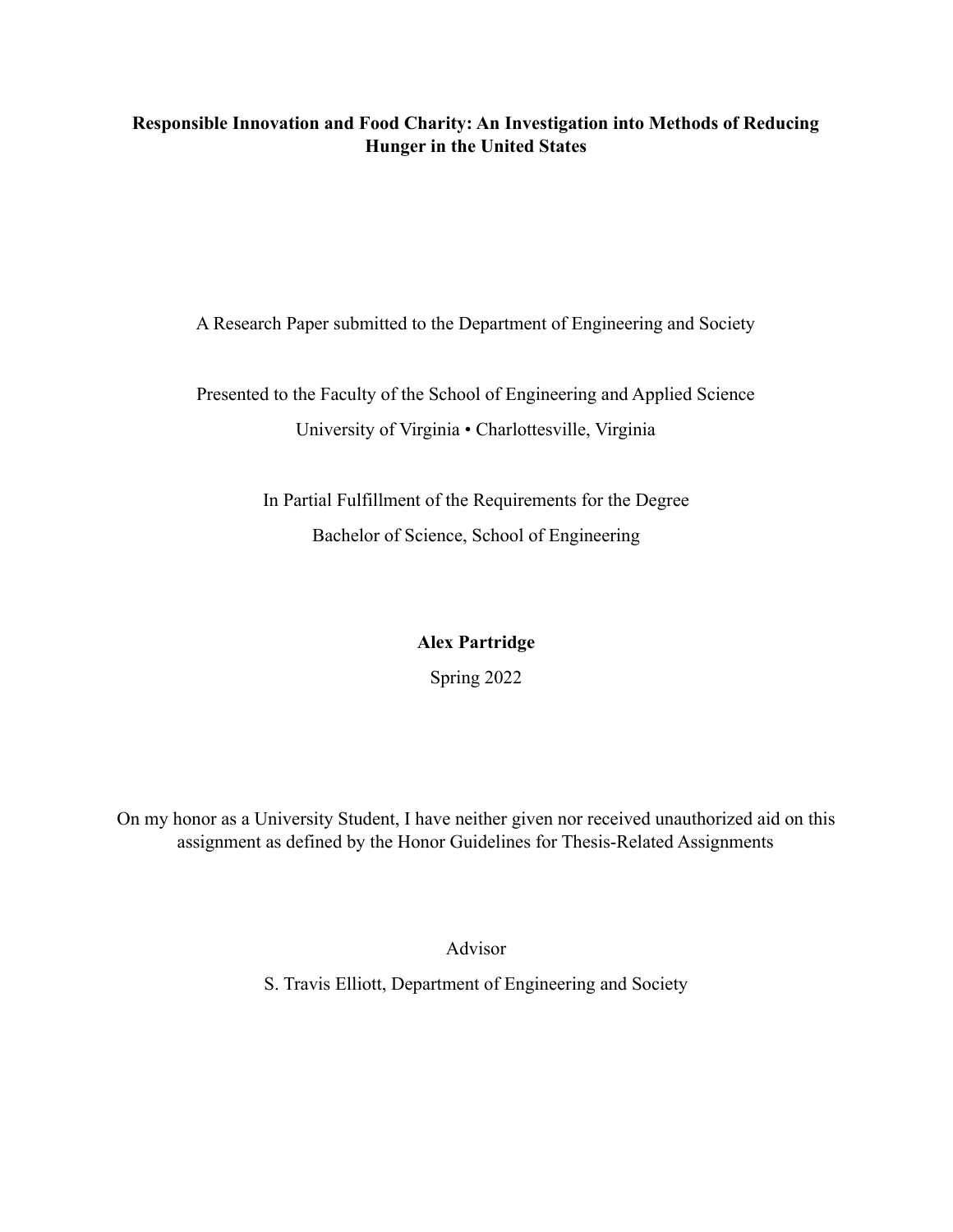## Introduction

Hunger is one of the most pressing issues facing America today, as it has been throughout the 20th and 21st centuries. Statistically, hunger rates have fluctuated over time, largely in response to major economic events such as the 2008 market crash and the 2020 coronavirus pandemic. Between such events, rates tend to creep downwards by a percent or two per year, only to spike again along with economic bust cycles. In recent months, the effects of COVID-19 on food insecurity have been thoroughly analyzed, and the findings are grim—one estimation submits that one in eight Americans and one in six American children were at risk of food insecurity in 2021, an increase of roughly 20% relative to pre-pandemic levels (Feeding America, 2021).

Putting numbers to this issue is not meant to turn a tragedy into a statistic. Hunger is a very serious reality for Americans and others all over the world. Food insecurity presents immeasurable detriments to mental and physical health, growth and development, and overall quality of life, especially for young people (Fang, D., Thomsen, M., & Nayga, R, 2021). It is a blight on the lives of people who deserve to be happy and healthy, but in reality are more than 250% more likely to suffer from depression, anxiety, and other health consequences than food secure individuals.

Also worth noting is that traditionally underrepresented demographic groups suffer the effects of food insecurity at the highest frequencies. One in four Latino, one in three Black, and one in two Native American citizens face food insecurity (Yepiz, 2021), compared to one in nine white Americans (Feeding America, 2021). In this sense, hunger is not only a humanitarian issue but also an equality concern, and any changes to existing food infrastructure need to be cognizant of their impact on these groups.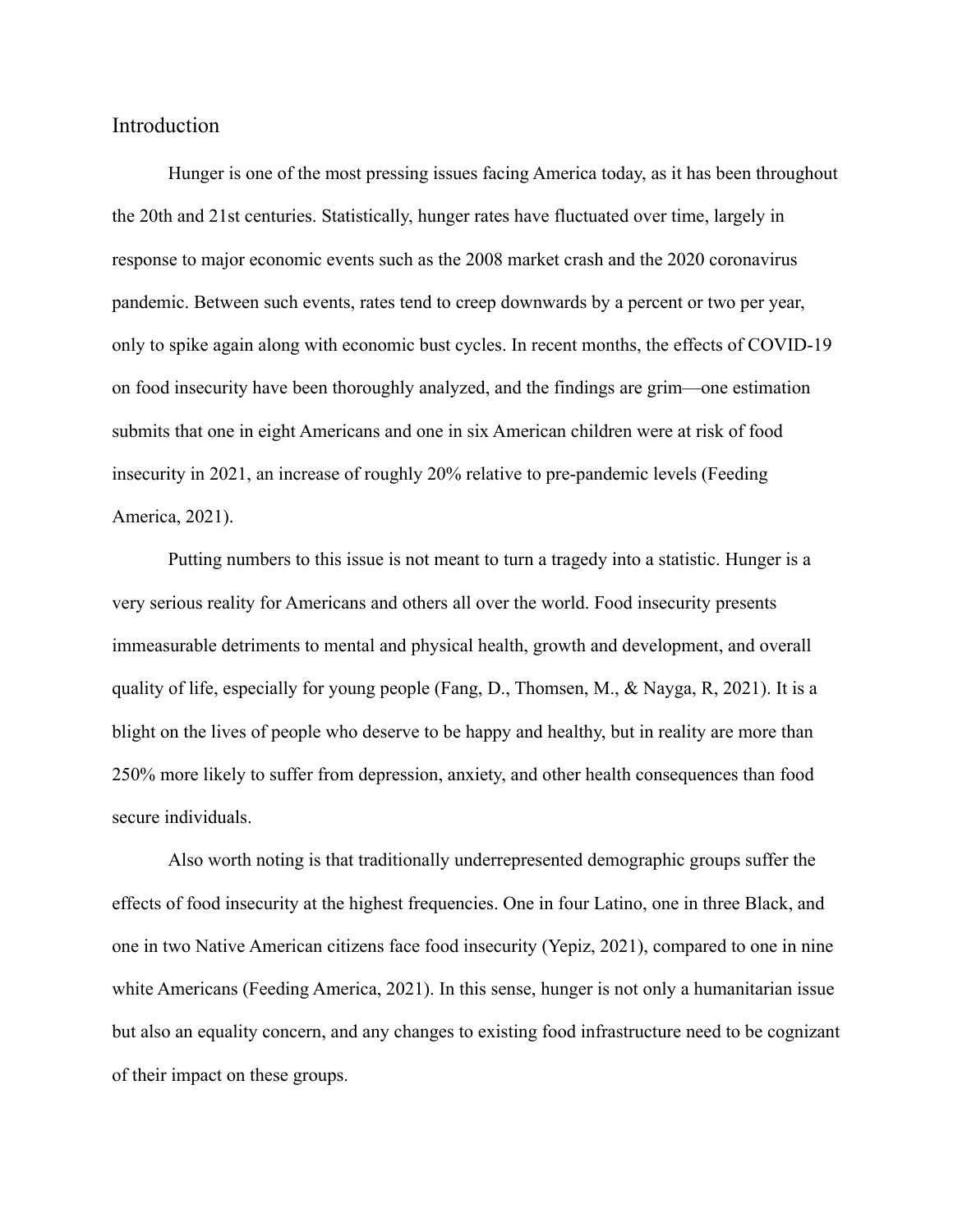In the meantime, while millions of Americans do not know when their next meal will be, the United States agriculture industry landfills billions of pounds of food each year (United States Department of Agriculture, 2016). If this seems counterintuitive given the food shortages in various parts of the country, many intrepid changemakers agree—enter the charitable food space, a massive interconnected web of nonprofits, food banks, pantries and other distribution centers, third-party logistics providers, farms, and consumers (note: a glossary can be found in the Appendix). Its goal is simple in theory: divert food from waste facilities to hungry families. In practice, the sourcing, transportation, and placing of food is extremely complicated and requires buy-in from a wide variety of stakeholders. How can suppliers be incentivized to provide food to the charitable space rather than landfilling? When food becomes available, who decides where it goes and how it gets there? How can donated loads be equitably distributed within a food system that already systemically excludes certain communities?

Several models already exist for answering these questions and others, and new improvements are being proposed to this day. Each applies a different set of rules and values to the system, and each has its share of successes and failures. The goal of this paper is to analyze both existing and proposed systems that underpin the charitable food space using Stilgoe's theory of Responsible Innovation (RI), and to provide recommendations for how the charitable pipeline and its clients can be supported, streamlined, and strengthened. Finally, it will explore a "perfect" scenario for the charitable food space (CFS) that patches the gaps in current practices irrespective of cost or other barriers.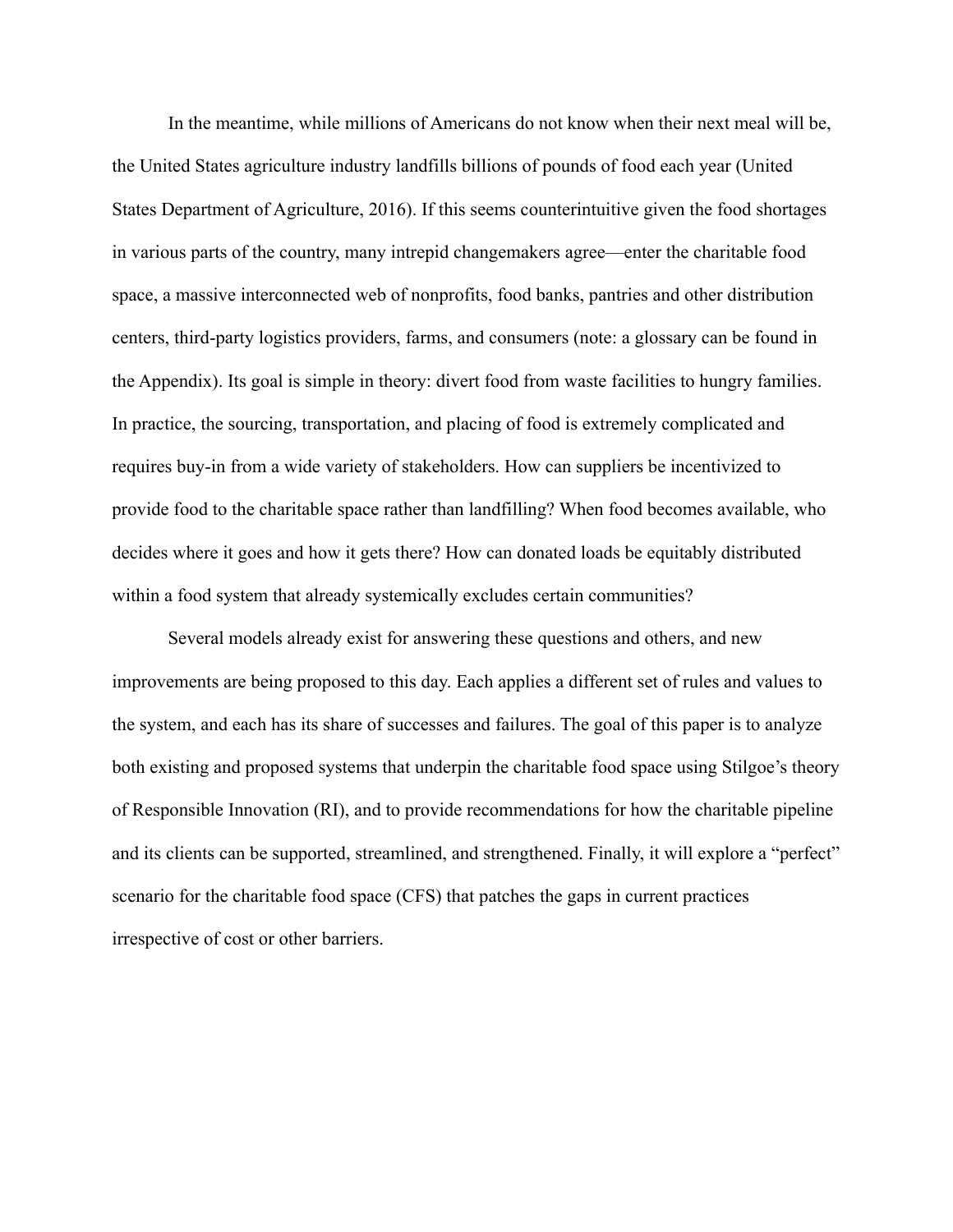### Historical Context

Food surplus and food waste issues are not ignored by federal or state policy, and carelessness in the past is not entirely the cause of these issues today. In fact, legislation related to United States agriculture has dramatically altered supply and demand in ways directly relevant to the CFS. Toward the end of the twentieth century, federal lawmakers attempted to combat high rates of food insecurity by heavily incentivizing production of commodity goods. The idea was that focusing as high up in the supply chain as possible would create a solid footing on which to ameliorate demand from under-resourced communities downstream. In other words, if people in poverty needed food, that food needed to come from somewhere, so the United States Department of Agriculture (USDA) created a system of subsidies and incentives for major suppliers to scale up their operations. These were codified in the 1985 Food Security Act and the 2002 Farm Security and Rural Investment Acts, which more or less stipulated that government money was available for wholesale suppliers who could generate goods as quickly as possible (Isaacson et al, 2021).

The effects of these policies laid the groundwork for the CFS to become what it is here in the twenty-first century. To skim over a mountain of details about logistical infrastructure, transportation coordination, physical access, and others, the overall impact was that wholesalers grew massive amounts of food but often had nowhere to send it, having exhausted all primary markets too early with product still left over (LaJoie, 2021). Thus, those seeking charitable donations began to focus not on production, but on procurement of surplus. (For this reason, the charitable food space is also sometimes called the "food recovery space.")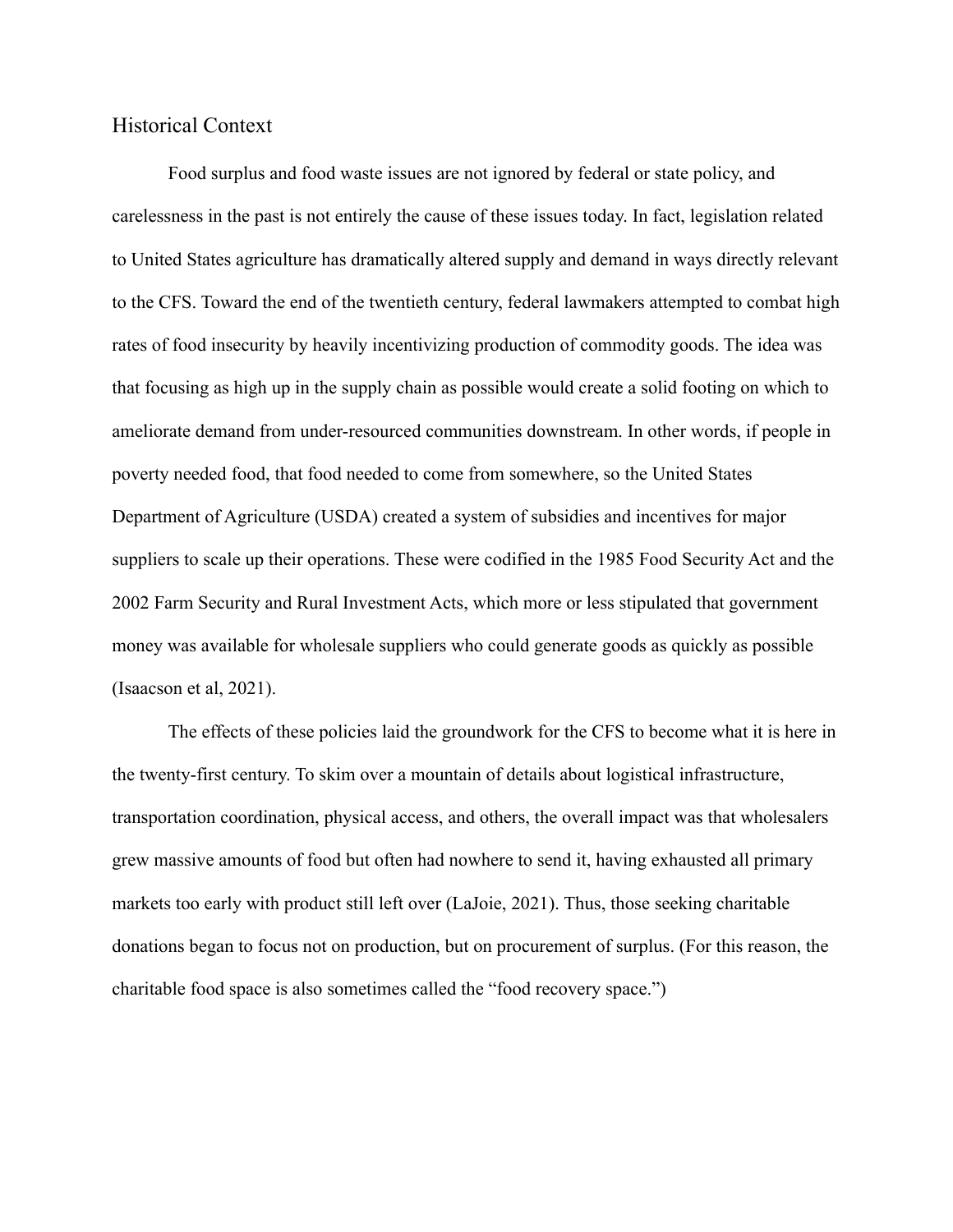## STS Framework

The final piece of background before beginning analysis is a discussion of the STS framework relevant to this thesis. A framework is useful not only for describing the causes and effects of current systems, but also gaining comprehensive understanding of their successes and failures, which is the goal of this paper. As mentioned, the chosen framework for the analysis is Stilgoe's Responsible Innovation. Technological advancements often have unintended consequences, or are used in unfair and even malicious ways, especially in today's world where so many decision-makers are hungry not for food, but for power and control (Perrow, 1991). The RI framework provides a set of guidelines for innovations in the STEM world, with the vision to "[take] care of the future through collective stewardship of science and innovation in the present" (Stilgoe et al, 2013, p. 3). The CFS specifically needs, and is indeed undergoing, innovation in the present, and of course the idea of creating a better future is the point of charity in general. It follows that the innovations made to the CFS should incorporate RI principles, so as to ensure that they actually achieve the desired effects on food-insecure individuals and families—those effects being availability and access to plentiful food that is affordable, nutritious, and culturally appropriate, including in rural and tribal communities (USDA, 2017, and Northern Plains Reservation Aid, 2017).

The CFS is big, both physically and financially. Thousands of food banks, distribution pantries, and recovery organizations use budgets of millions of dollars to move billions of pounds of food around the country (Food Bank News, 2020, and Feeding America, 2022). And yet United States hunger statistics are what they are, as discussed earlier. Where are the missing links? What innovations can be made that can attempt to fix these failures, to what extent will they do so, and in what ways will the innovations themselves fail?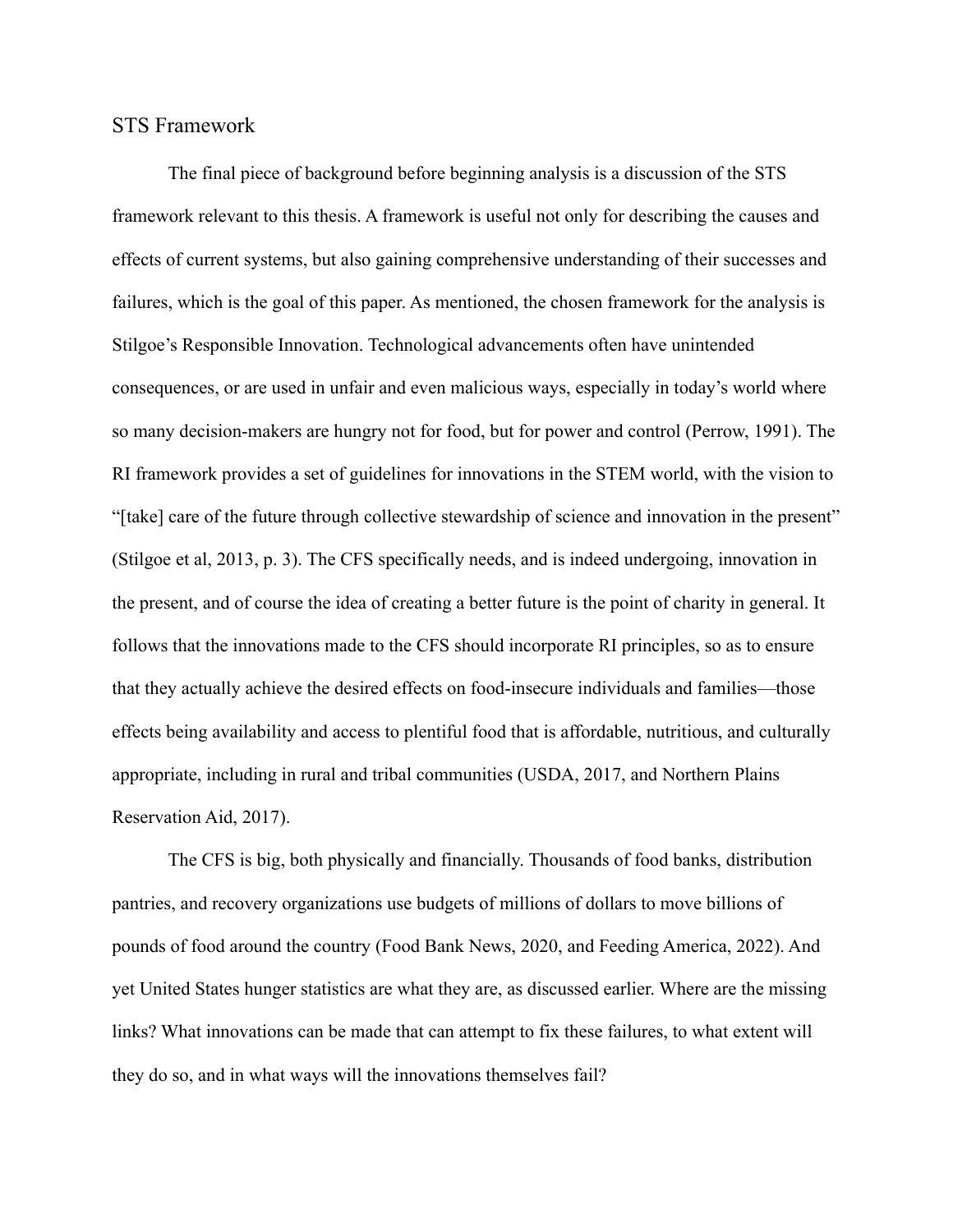Responsible Innovation is a general theory, certainly not created for food-related innovations in particular. Its four tenets include anticipation, reflexivity, inclusion, and responsiveness, and the analysis section will pass both current and proposed CFS systems through each of these filters in order to answer the aforementioned questions.

#### Analysis

#### *Market-Based Distribution Approach*

The majority of food that moves through the charitable pipeline is subject to supply and demand constraints, like any commodity. The facilitator, usually Feeding America (a national logistics provider and the largest actor in the CFS), broadcasts its available goods, and each food bank and other recipient organization has the agency to advocate for its own needs. While the facilitator does not unilaterally decide where to send goods, they have the power to allocate "shares" (which are basically fake money) to its distribution network, which are then used to bid on available food (Prendergast, 2020).

In the original design of this system, RI anticipation was clearly taken seriously. Anticipation refers to the call for increased foresight into social, political, economic, and environmental concerns, as well as implementation factors such as engaging with existing experts. Looking through the anticipation lens, it is evident that Feeding America investigated the decentralized distribution system based on these concerns before rolling out its market-based approach. Centralizing food distribution authority, while efficient, would not lead to the best outcomes for clients of the CFS. For example, the facilitator could send a truckload of apples to a food bank under the assumption that getting the food somewhere, anywhere, was fulfilling the goal of providing for communities in need—while enticing at first, this strategy would quickly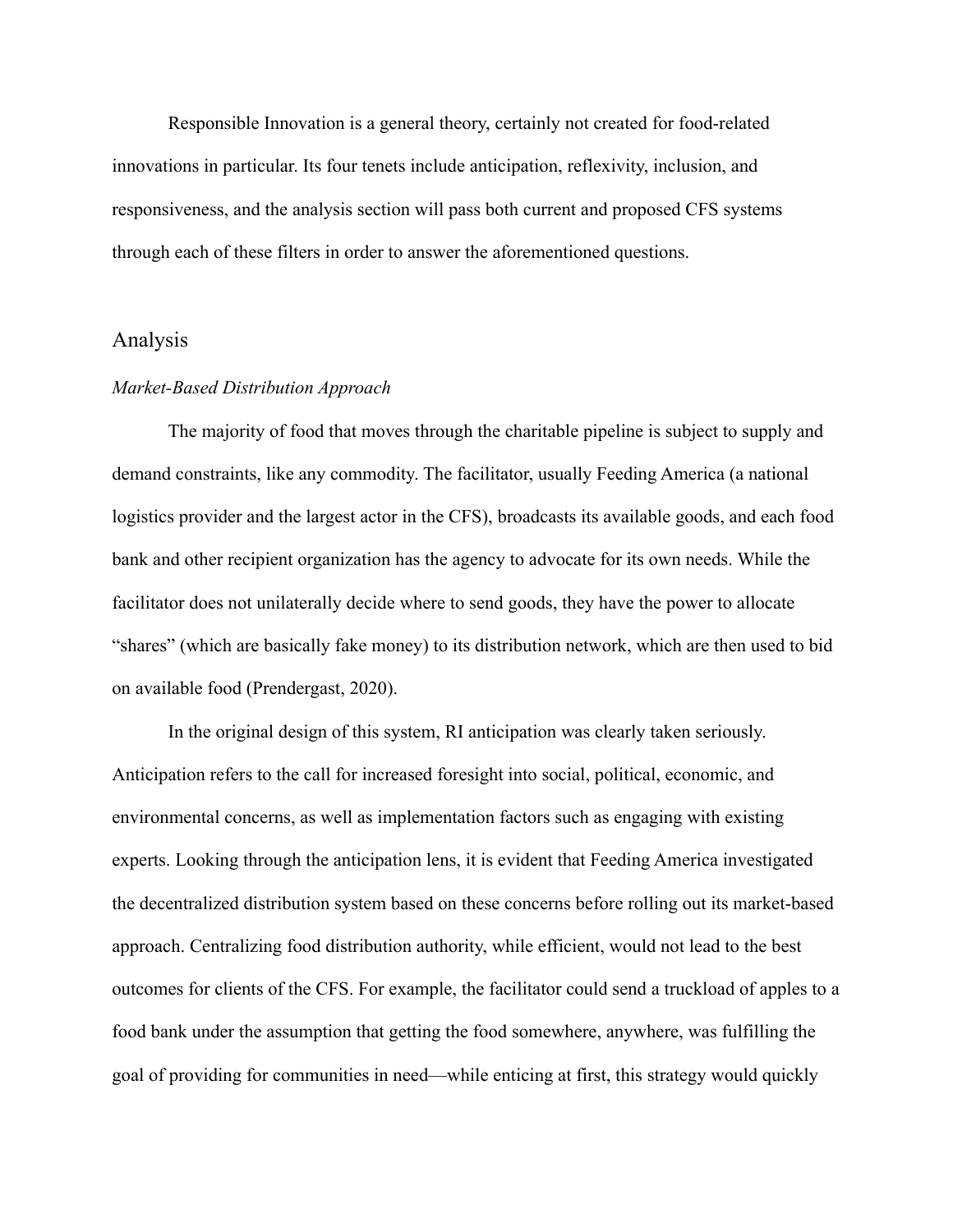collapse. It's entirely possible that the food bank already had a load of apples, and the new ones would simply expire before they could be distributed—or on the other hand, another food bank within distribution range may have needed apples more than the one that received them. Anticipating these problems led to the increased agency for food recipients, who now share knowledge of their client bases with the facilitator and receive shipments as needed.

However, this is not to say that flaws and externalities are nonexistent in the anticipation of this system. For example, an environmental issue present in the market-based approach is that shipping truckloads of goods over long distances generates significant amounts of harmful emissions, and food recipients are not incentivized to consider this when bidding shares on the facilitator's food.

The second dimension of RI is reflexivity, referring to an innovator's or organization's acknowledgement of their own place in the sociotechnical weave of their field, as well as understanding their own identities, biases, and assumptions relative to their work. It is an important factor in nonprofit management of any kind, and food charity is no different. Who created the market-based system in the first place? It was a team of individuals from the University of Chicago Booth School of Business, current Feeding America employees, and food bank directors (Prendergast, 2020). Specifically, the impetus for the project was provided by Feeding America, Chicago Booth spearheaded the design, and food bank directors provided a consulting role.

From an outside perspective, it is impossible to see into the minds of these people as they hashed out details in 2004, but as groups, each has its own goals and reputations. The University of Chicago is a wealthy elite-level school with a majority-white faculty (The New York Times, 2017, and Foley, 2021), a notable mismatch with the intended users of the market-based system.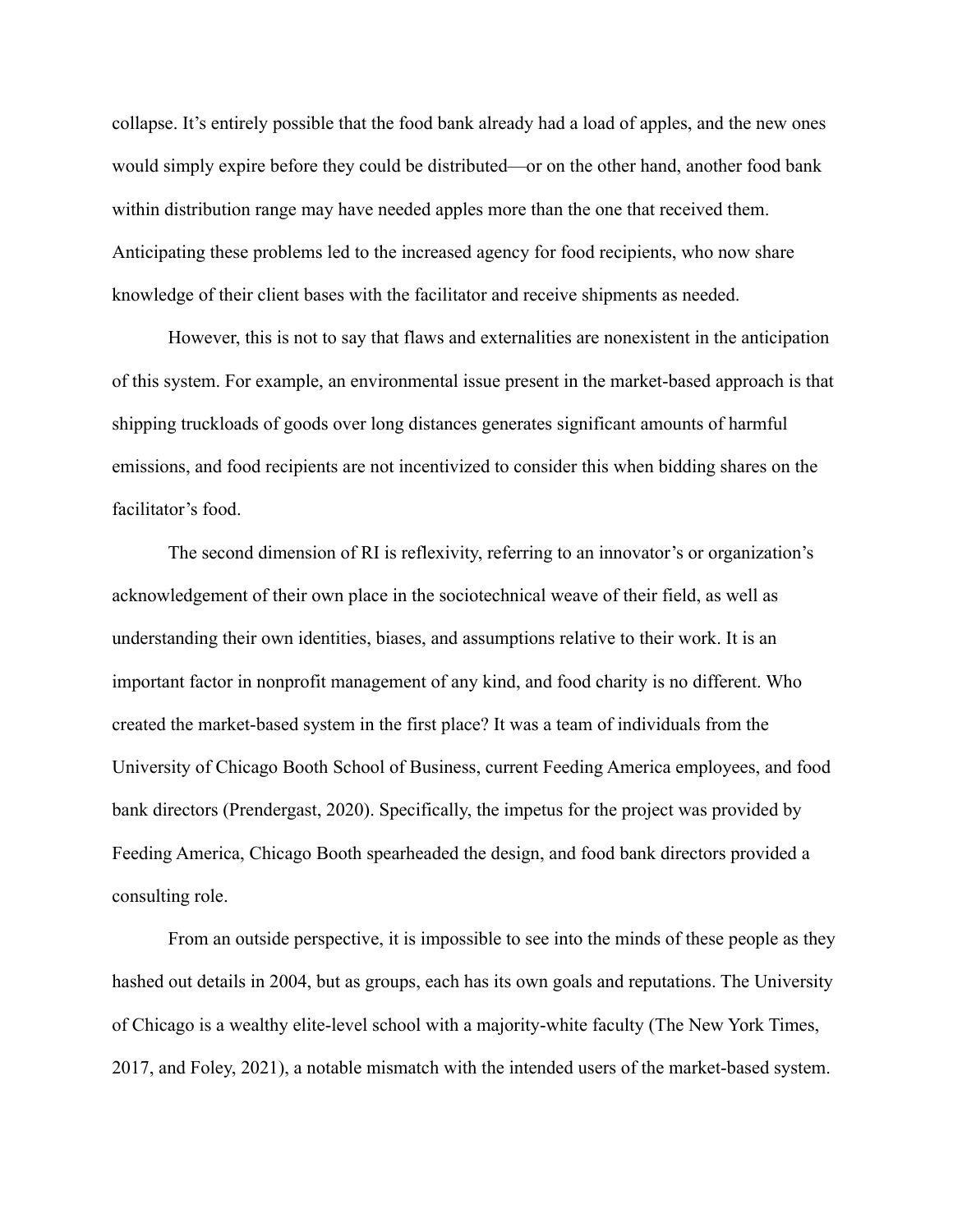The Booth school employs a variety of business leaders, some of whom have experience with economic analysis of American social issues (University of Chicago Booth School of Business, 2022) and some of whom are versed in labor economics and organizational behavior (Medium, 2019), both of which are requisite familiarities for devising CFS innovations. For their part, Feeding America is one of the largest nonprofit organizations in America (Forbes, 2021), to the point that most food banks in the United States are Feeding America affiliates. With massive size comes a tendency to use resources to sustain the organization's overhead and management needs, rather than fulfilling its mission statement—a problem that has been pointed out about Feeding America multiple times in the past (GreatNonprofits, 2021). Last, food banks operate regionally and are well connected with their communities. Their managers and directors provide the boots-on-the-ground hunger relief, making them the most knowledgeable about the direct impacts of food charity on people's lives (Yepiz, 2021). As a result, they are well-deserving of a place in the conversation about how to improve food charity operations.

Inclusion is somewhat of a gray area in the market-based approach, where some elements are addressed in arguably the best way possible and others are not addressed much at all. In general, inclusion challenges what Stilgoe describes as "top-down policy-making," encouraging technical leaders to incorporate feedback and ideas from as many voices as possible rather than relying solely on expert opinion (Stilgoe, 2013, p. 4). This dismantles the common default that innovated systems are inherently designed for people of certain demographic groups and backgrounds. As mentioned, the original group of designers included economic think tank leaders and food bank representatives, passing Stilgoe's inclusivity check for user-centered design.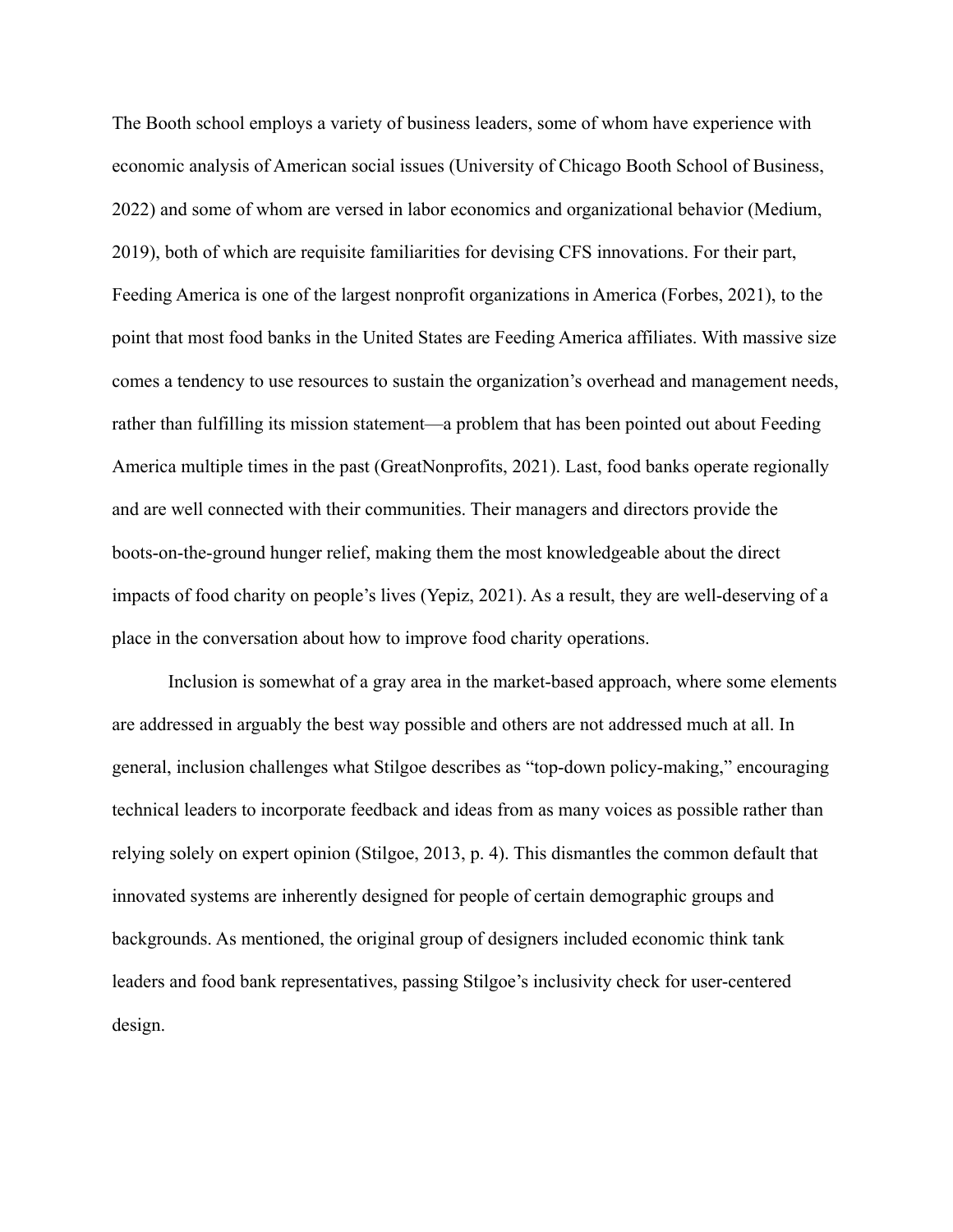However, an issue with the market-based approach is that it forces recipients to make decisions about their deal flow based on the "financial" resources the facilitator allocates to them, not necessarily on their community's needs. For example, a very useful product could become available to the general network of recipients, but many may not be able to "afford" it because they used too many shares on other deliveries. Because of this, food banks that have access to more financial resources (actual money, not Feeding America's shares) are more likely to drop out of the system entirely and pursue independent operations (Prendergast, 2017). Interestingly, the architects of market-based solutions took this consideration very much into account, and to be fair, the issue would likely be exacerbated if real money were used all along. Regardless, the resource management mechanic breeds inequality between the haves and have-nots in the CFS.

While market-based financial structure has some weak points in its treatment of members within the system, there are many stakeholders who are not included in the system at all. A more clear-cut example of a lack of inclusivity comes from food deserts (Dutko, Ver Ploeg, & Farrigan, 2012). Because the market approach is only applicable to existing food banks and other forms of food infrastructure, areas of the country where such infrastructure is scarce do not have a way in. In other words, food insecure people can't participate in Feeding America's network if there is no food bank in their area, or if they cannot travel to the nearest one.

Finally, those responsible for the market-based system have done a significant amount of work under Stilgoe's category of responsiveness, which entails reacting intelligently to new feedback and overcoming the inertia of existing components that need to be replaced. The stimulus to create the market-based approach in the first place was a response to the failures of its predecessor, central authority (see anticipation section). In this sense, the Feeding America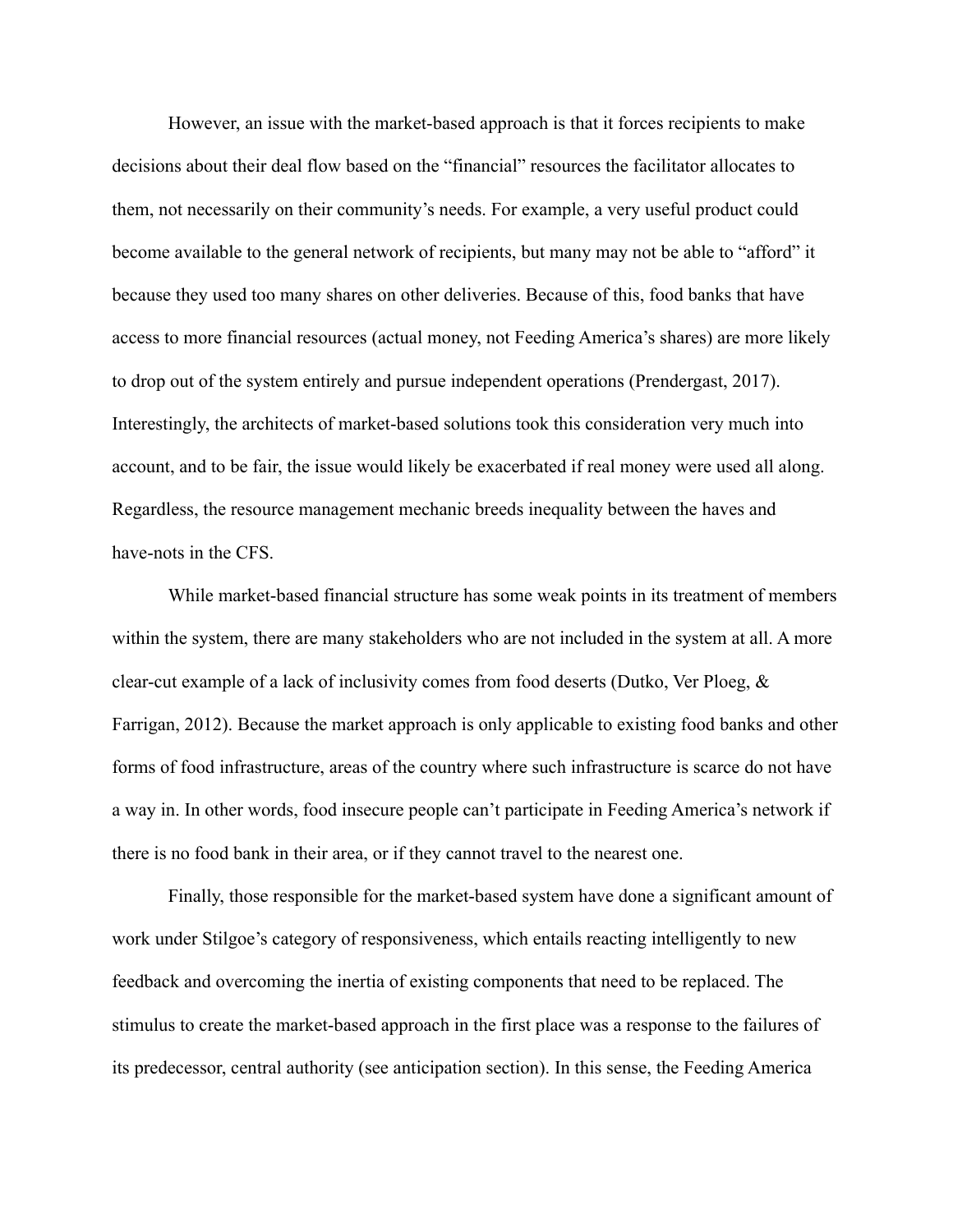team and others involved succeeded at responsiveness even just by taking on the project nearly two decades ago. Since then, the same team has routinely clarified details of its behind-the-scenes workings—meticulous justifications for why each decision was made are readily available, establishing a strong precedent of transparency among similar food charity organizations (Prendergast, 2017).

On the other hand, Feeding America and its associates do not plan to substantially change their system in response to its few shortcomings. Rather than overhauling the years of work already in place, they advocate for improvements to United States food infrastructure in other ways, such as advertising, political advocacy, and research, but not directly through their placement protocols (Feeding America, 2022).

#### *Tax Program Incentive Approach*

While market-based food placement solutions are already standard practice in the CFS, other innovations may enter the space soon. One such proposal is a tax-based incentive structure for produce wholesalers ("tax program"). It works by having logistics providers claim tax benefits on food donors' behalf (non-cash contributions to qualified  $501(c)(3)$  organizations are tax deductible), then dividing the savings between the donor, logistics provider, and recipient. This process is nonexistent among produce wholesalers, but it could represent a massive breakthrough in the CFS because suppliers would be financially incentivized to donate surplus rather than seeking unproductive alternatives like landfilling (see the Capstone Technical Report for more information on the details of the tax program). However, nonprofits are currently investigating the required legal specifications for such a program, with hopes to roll it out within the next few years (The Farmlink Project, 2021).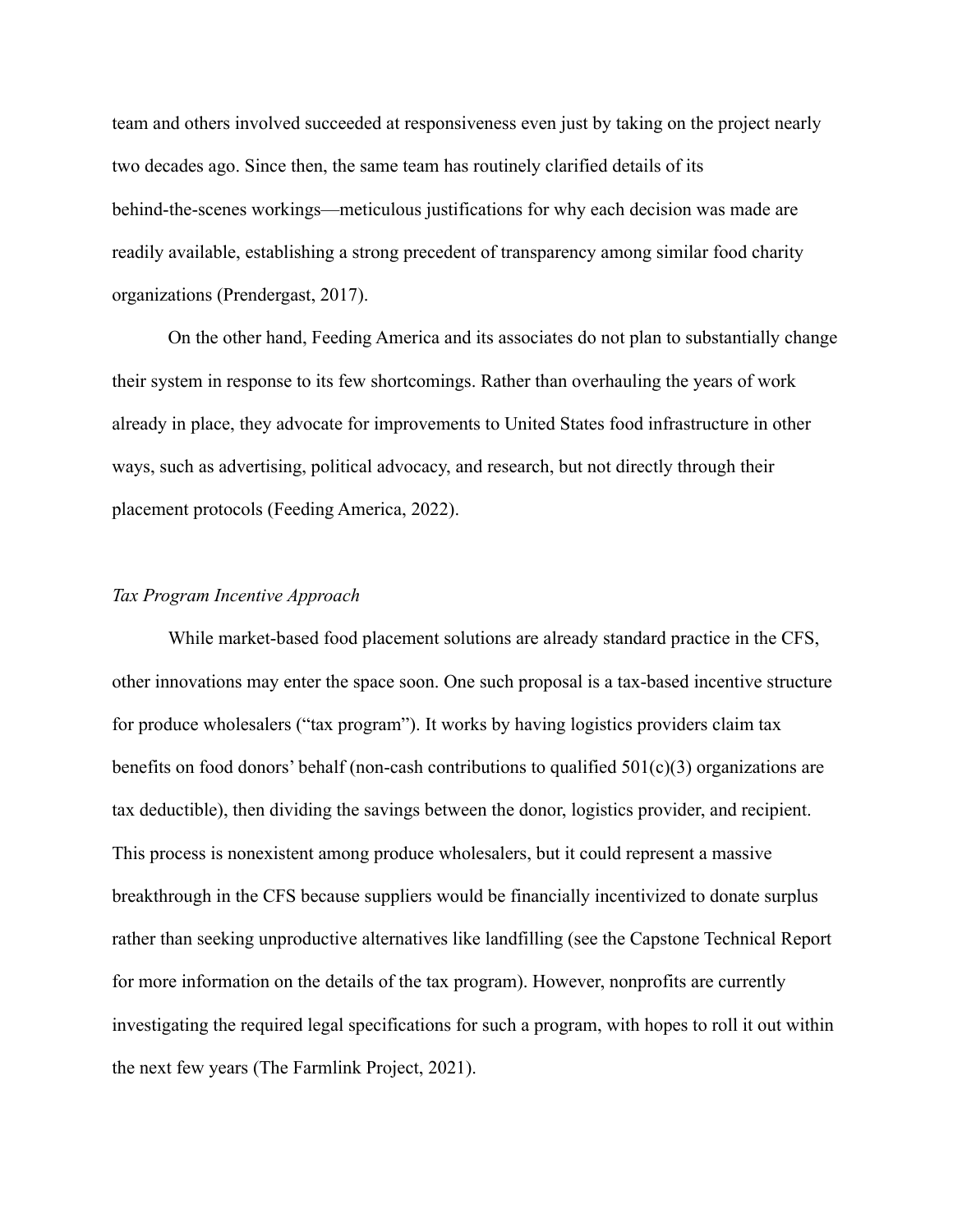Anticipation has been an interesting task for the team designing and implementing the tax program (of which I am a member). It is necessary to anticipate both the legal requirements of the program and the behavior of other actors in the CFS, two categories that have been handled somewhat differently.

Legally, anticipation is paramount, and has been treated as such since the tax program's inception. It is very easy to overlook federal and state government stipulations about what information needs to be included to claim tax benefits, what role logistics providers may play in the process, what details the recipient needs to sign off on, and so on. The planners need to get every minute detail exactly correct the first time the program runs a pilot—partly because failing an IRS audit due to a mistake creates a headache for all parties, but mostly because the program needs validity within the agriculture supply industry in order to become a new standard. If it fails the first time, word will spread that the tax program does not work and it will become significantly more difficult to try again. Word of success, on the other hand, will spread just as quickly, making it critical to anticipate every possible legal outcome. The team has been hard at work at this for over a year.

Anticipating the actions and responses of other links in the charitable food pipeline (i.e., food donors and food banks) has been less rigorous. The mentality toward this challenge has been more in tune with "try it and see what happens," since the stakes are not as high when simply gauging interest among a group of potential tax program partners. One of the first steps in the project was to contact a few organizations and casually discuss the idea with them, as a way to measure whether there was a market for such partners. More recently, when the team has a question or idea that is relevant to a partner, typically the solution is to reach out right away rather than spending time anticipating any unforeseen consequences.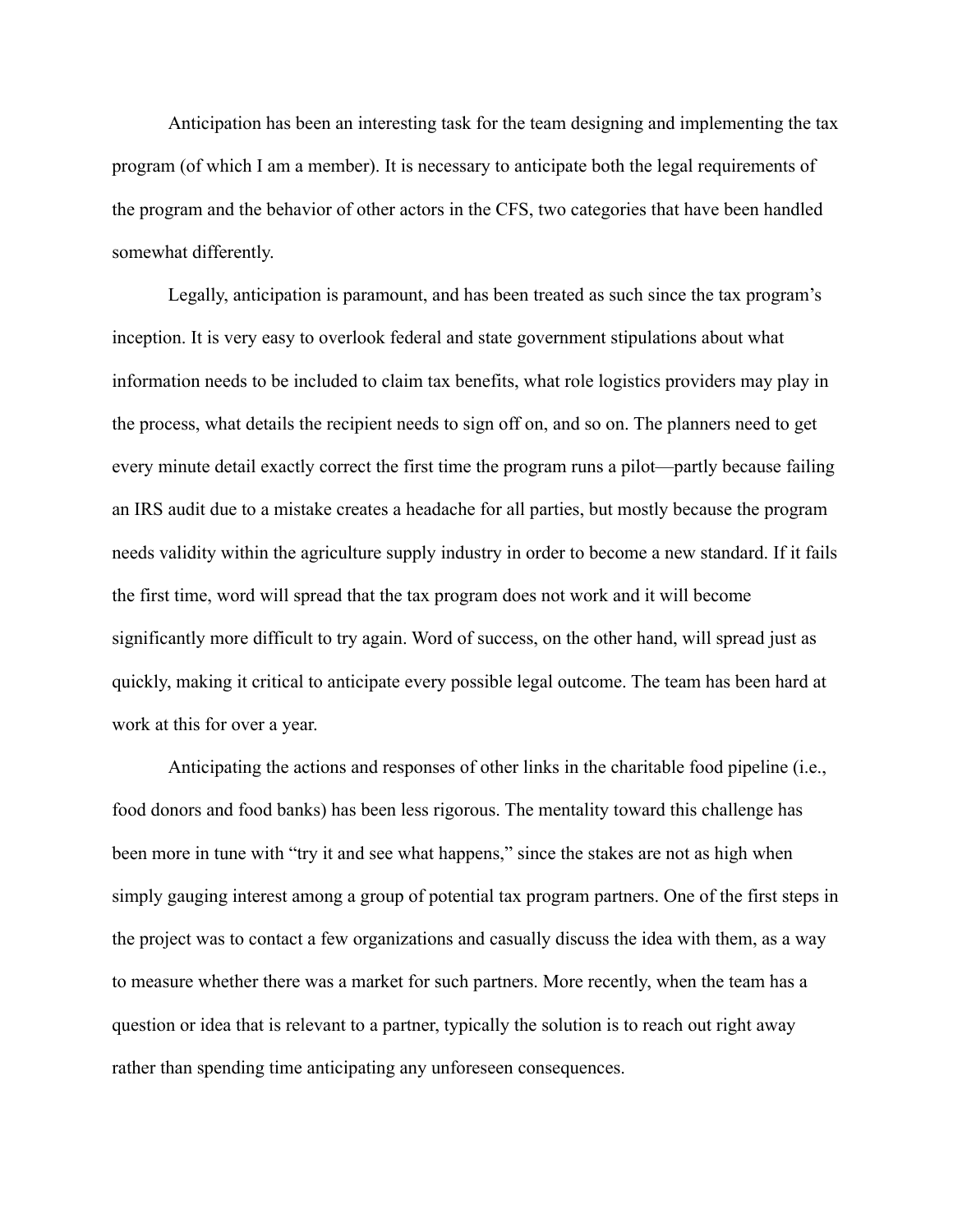Moving to reflexivity, the tax program is being built primarily by a nonprofit by The Farmlink Project (FLP), though a variety of additional groups have been instrumental in shaping it. FLP was founded in April 2020 and has a reputation for being passionate and scrappy (Food Recovery Network, 2021), which has had both positive and negative effects on its innovation work. Because of its young age, it carries a significant amount of organizational agility, allowing the team to pivot between ideas without disrupting systems already in place. However, such a new entrant into the CFS does not have as many well-established relationships with agricultural wholesalers or food banks, making outreach and partner procurement difficult. In other words, FLP must work hard to gain the trust of its partners, slowing down progress on the tax program. Another relevant aspect of The Farmlink Project's organizational identity is its past sourcing methods, which occasionally included purchasing produce from suppliers. FLP no longer pays for produce, instead taking only donated loads, so reintroducing financial incentive back into its deal-making process could help get partners interested.

At a more granular level, the core team designing the tax program is made up of industry professionals in nonprofit management, food donation operation specialists, and students, with each group on roughly the same hierarchical level. There is some disconnect between the racial and socioeconomic demographics of the FLP team and the people its work is intended to serve, much like the Chicago Booth researchers. An important difference, though, is the addition of student involvement in the project. The students bring zeal, off-hours productivity, and technological savviness to the discussions surrounding the tax program, though they also represent a further mismatch with its target audience of food-insecure people.

Because of the complexity of the legal challenges in implementing the tax program, the design team has extended its reach far outside its own organizational boundary. Food law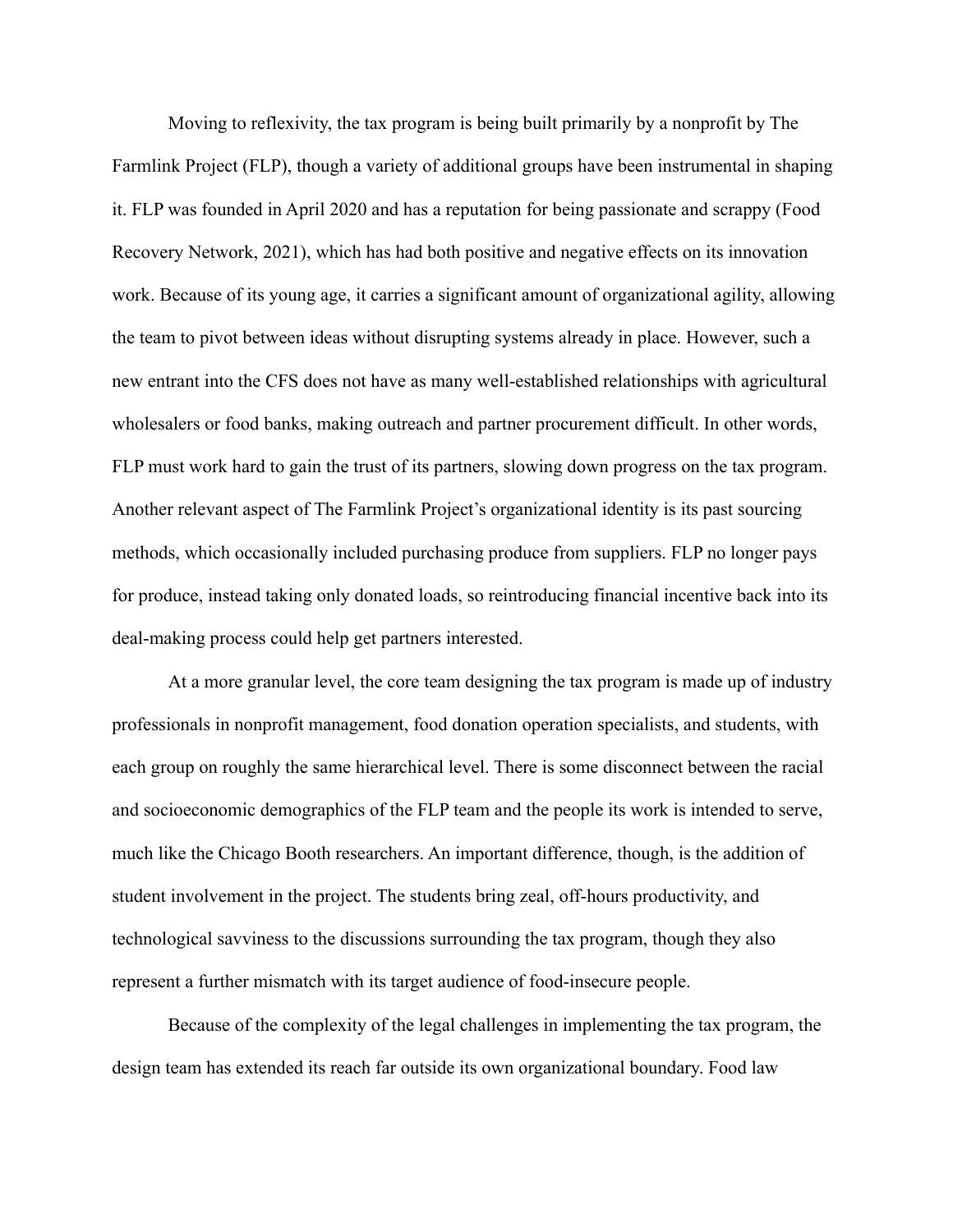experts, pro-bono lawyers, certified public accountants, and other types of industry professionals have all provided valuable feedback, from the most fundamental (what tax benefits exist for food donors?) to the most nitty-gritty (what is the best way to ensure that recipients provide the necessary documentation and signatures in a timely manner?). Conversations directly with users have also informed decision-making, even when the feedback received is negative—for example, potential partners who have expressed hesitation or skepticism in the program have helped the team decide which parameters to adjust to assuage those doubts. In this sense, the design process has been inclusive of all necessary voices, and over time has received both validation from experts and buy-in from users.

To expand on the partners' side, once the tax program is fully implemented it could be one hundred percent inclusive in theory, but it may not be until years after launch. Any supplier that produces and donates goods in the United States is eligible for federal tax benefits—there is no need for them to be an official part of a logistics provider's network. Thus, in terms of the benefits of the program, it is possible to include any organization that desires to donate goods. This is also true because the program is financially scalable—because money flows *into* the CFS in step with productivity, more resources to expand become available in a positive feedback cycle as the program reaches more partners. However, there are barriers to this happening, at least in the short term. For one, organizing and managing all the accounts and partnerships in a national-scale operation requires a larger labor force than is currently available to the tax program team. So the size of that team needs to grow alongside the program itself, which is not yet part of the implementation strategy. Furthermore, the team is currently focused on larger food suppliers in order to attain a proof-of-concept suitable to attract big players in the agriculture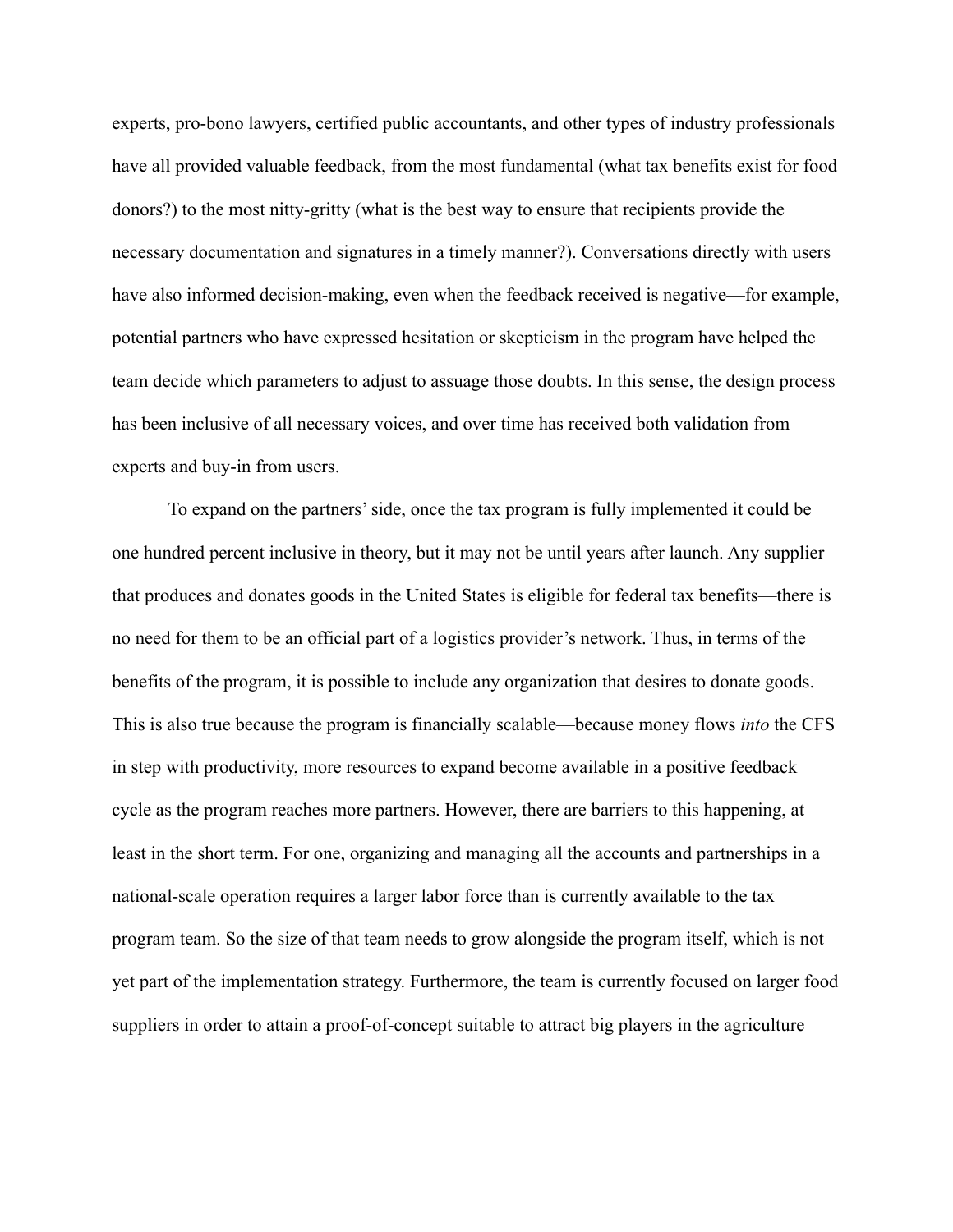industry. Small-scale donors may become an extension of the project eventually, but for now they are not the target audience for the tax program.

The tax program also fails the same inclusivity check that the market-based approach does in terms of food access and food deserts. It works only within the bounds of existing food infrastructure, which implicitly excludes individuals and families who do not have physical access to food charity organizations.

Last, there is not much to say about the responsiveness of the tax program—since it has not been fully rolled out, there is limited feedback from the public for the design team to respond to. That said, other types of developments besides public comments have informed design decisions, such as new laws added to federal and state tax codes during the design process. And as mentioned, the team has already tweaked its outreach and business strategies based on feedback from potential partners, and they will continue to do so throughout the course of implementation.

#### *Contextual Notes*

It is worth noting that FLP does not use a market-based system to allocate goods to recipients. The placement protocol it uses has advantages and disadvantages, but it is not the focus of this paper and will not be elaborated on.

Also, there are many other food recovery organizations and logistics providers in the CFS besides Feeding America and The Farmlink Project. Brighter Bites, Food Donation Connection, and Food Recovery Network are some other larger ones (but as mentioned, Feeding America controls the majority of charitable food flows in the United States). All these organizations have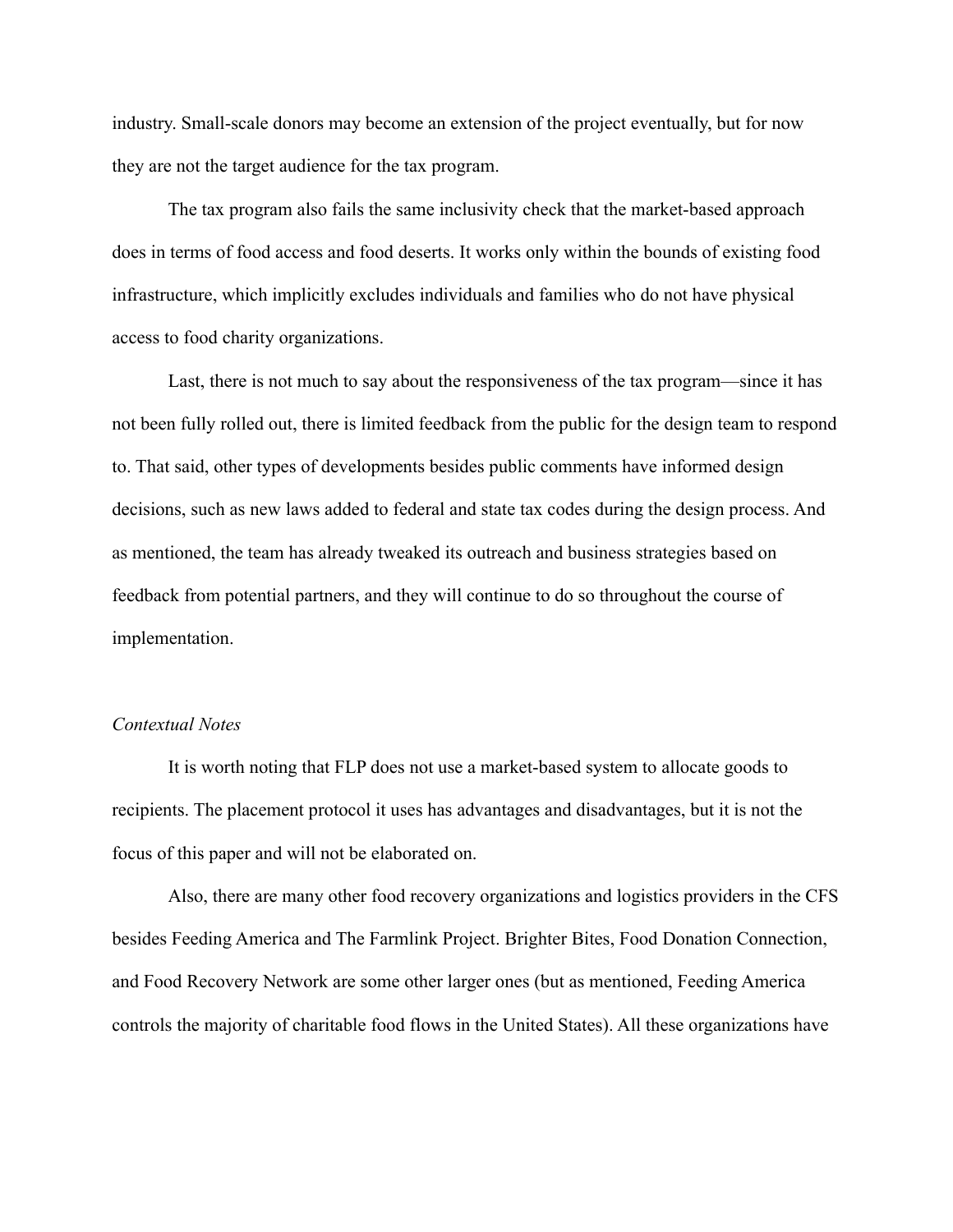roughly the same goal of providing food to the hungry, and they mostly choose to collaborate rather than compete over space and resources.

## Discussion

In analyzing the market-based process and the tax-based process, the objective is not to pit one against the other. They do not address the same need within the CFS—tax-based tackles procurement of donated food whereas market-based tackles its allocation to recipients. Thus, they are not directly comparable as viable options for CFS processes, in the sense that the innovation of the tax program does not aim to replace the market-based approach as a step in the charitable pipeline. The goal here is to compare to what extent they fulfill the four RI dimensions, and later to explore future innovations that could benefit the CFS further.

Another qualification is that neither system is perfect, through the RI lens or in actual practice, nor are they intended to be. Innovations in the CFS are designed to increase availability of donated food and to allocate it to distribution centers more effectively—they do not pretend to definitively solve world hunger (Prendergast 2017). Similarly, failing to exceed standards in every RI dimension is not indicative of a failure of the innovation as a whole. Such innovations need not mark all of Stilgoe's checkboxes in order to provide a net benefit to the CFS and its clients—in fact, some may even argue that the preceding analysis ascribes more responsibility to these innovations than their scopes intended. But it is still useful to zoom out of the granular details of each innovation and examine their place within larger systems, and this includes broader successes and shortcomings.

For right now, the tax program is still in development, but it could become a reality very soon. The same set of legal principles that underpin the tax program have been applied to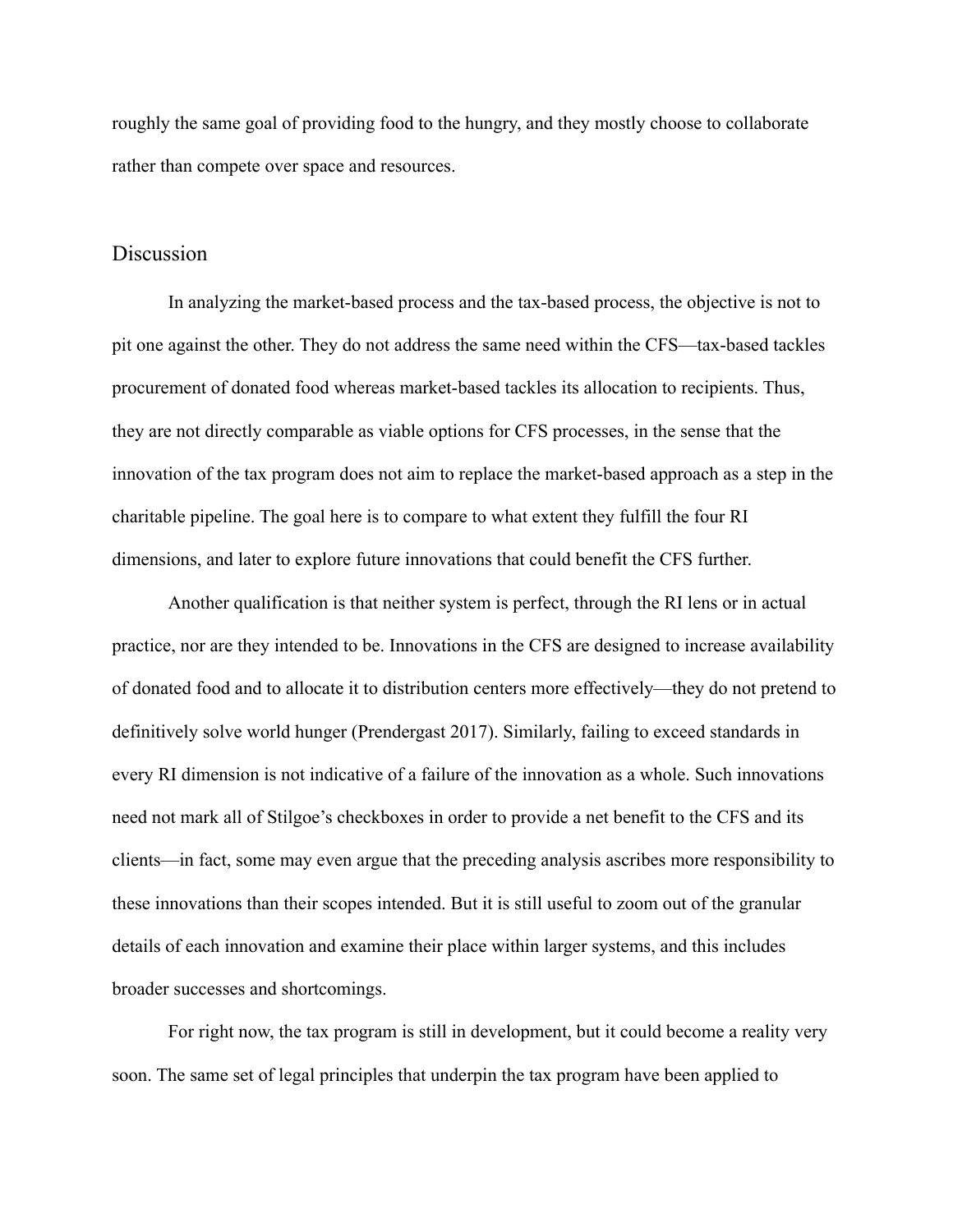donations in food retail (Food Donation Connection, 2018) and to different types of logistics management workflows (MEANS Database, 2021). Both of these methodologies have been successful, indicating that implementing the same process in wholesale produce donations is completely possible. This could lead to a surge in donated fresh produce entering the charitable pipeline and eventually reaching the hands of hungry people, as suppliers would be strongly incentivized to take advantage of the savings available when they participate in the tax program. As stated, the concept of "the first domino has to fall" applies here. When one supplier completes the tax program alongside the facilitator, others will be quick to do the same so as to keep pace with their competitors' new revenue stream.

While the tax program could in theory flood the charity market with food, as mentioned, it addresses availability rather than access for food-insecure people. Facilitators in the CFS are part of a much larger system that requires effort and collaboration from a wide range of other institutions in order to alleviate American food insecurity more comprehensively (Ghost-Dastidar et al, 2017). Buy-in from corporate wholesalers, governments, and financial investors is essential in addition to the groundwork laid by members of the CFS, as they all hold some form of stake or control over United States food infrastructure.

Produce wholesalers' role remains much the same as it has been throughout the twenty-first century, which is to grow commodity crops and donate food when possible. Various incentives to donate food already exist—even without the tax program—such as avoiding landfilling fees, supporting local communities, positive publicity, and environmental benefits (Broad Leib, 2021). The responsibility lies on suppliers to realize these benefits, and to strongly consider new ones that develop over time, such as the savings provided by the tax program.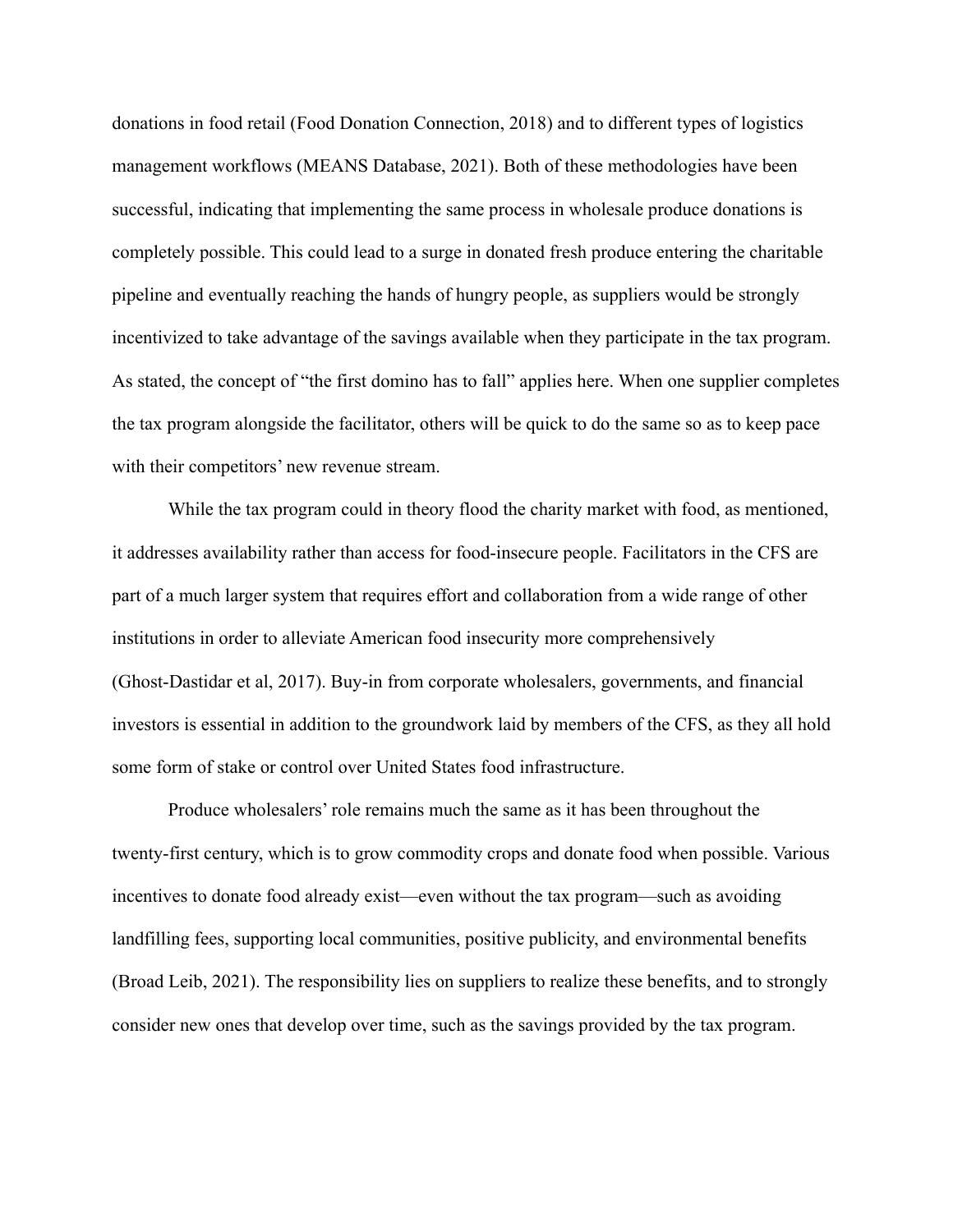Governments of all jurisdictions also have an important role to play. While the food and agriculture policies of the twentieth century helped shape food recovery space as it is today, further legislation is necessary to appreciably impact hunger in the United States. Social welfare plans like the Supplemental Nutrition Assistance Program (SNAP) are an effective method, and the fact that federal tax benefits exist specifically for food donors is a step in the right direction. But there is more that can be done. California has led the way for state governments to get involved in the CFS, with its own state-level tax credit available for food donors, as well as legislation enacted in January 2022 that sets a hard 20% minimum amount of surplus that suppliers must recover rather than dispose (CA SB-1383, 2016, and California Association of Food Banks, 2022). If more states follow California's example, government support for food charity through legislation and funding could significantly impact food insecurity rates.

Financial institutions and non-wholesaler corporations can support the effort as well. Investments from powerful corporations into hunger alleviation efforts do exist, such as Kroger's Zero Hunger | Zero Waste Foundation (2022), and they have had tangible impacts on the CFS so far. But a reality of the American economic model is that changes and innovations are unlikely to succeed unless making money is their first priority, and a reality of food charity is that profit is scarce, making it difficult to encourage such investment. Like with governments, there are many more opportunities for corporations to participate in the CFS and help reduce hunger in other ways, albeit potentially at a financial loss. One simple example would be for retailers like grocery stores to open locations in food desert areas—even if it means incurring larger transportation and operations costs—and working alongside charities and governing bodies to ensure healthy and affordable food is accessible for residents of those areas.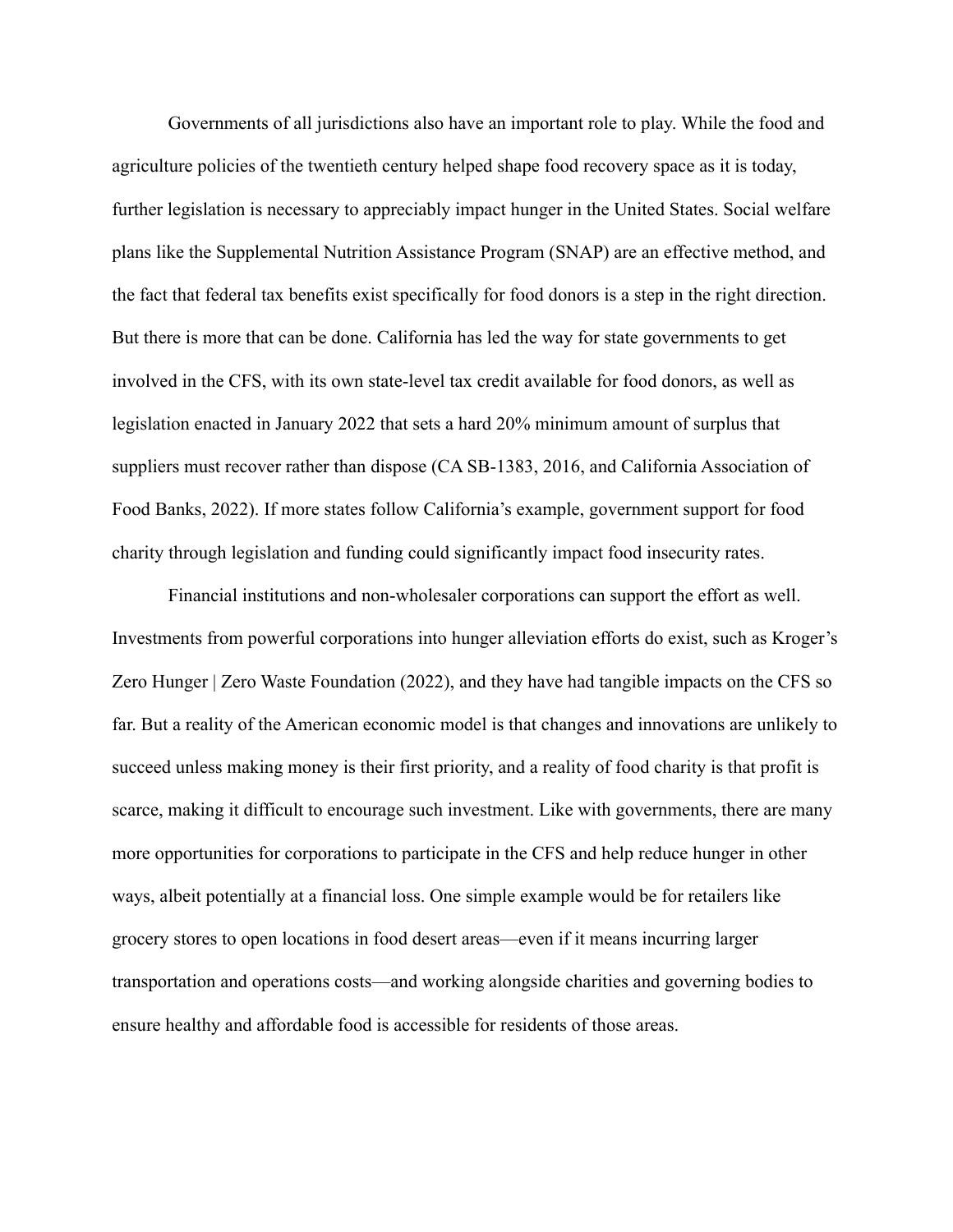Finally, from increasing range of deliveries to including more food distribution centers in their networks to advocating for food-positive policy to inspiring young changemakers for the future, nonprofits across the country have worked tirelessly to fill gaps left by other controlling forces in food infrastructure. But they can boost their impact in various ways as well. Referencing the analysis done earlier, CFS members can always devote more time and resources to anticipating direct and indirect results of their actions, including more perspectives and sources of ideas as they become relevant to food charity efforts, practicing reflexivity by reflecting on their own identities, and responding to new information in real time.

## Conclusion

Both existing systems and new innovations in the CFS have positive impacts on hunger in the United States, and the RI framework can help discern whether innovations are designed democratically and address social and ethical concerns. However, the system is not perfect. Progress is limited by the boundaries of external structures as well as reluctance from stakeholders whose contributions are necessary for the benefit of food-insecure people. Food charity in general is the equivalent of a Band-Aid, not a cure, for hunger—it provides immediate relief in some cases, but it is not universal. Significant structural change is needed in fields under the control of a variety of stakeholders.

To conclude, it is essential to stay grounded throughout this discussion of markets, taxes, governments, and corporations. Analyses like this can inform innovators' financial decisions and technical specifications, but this is ultimately not about finance or engineering—it is about hunger and the wellbeing of American citizens in poverty. Hopefully, advancements like the ones discussed here will bring hunger rates down far enough to make it a problem of the past.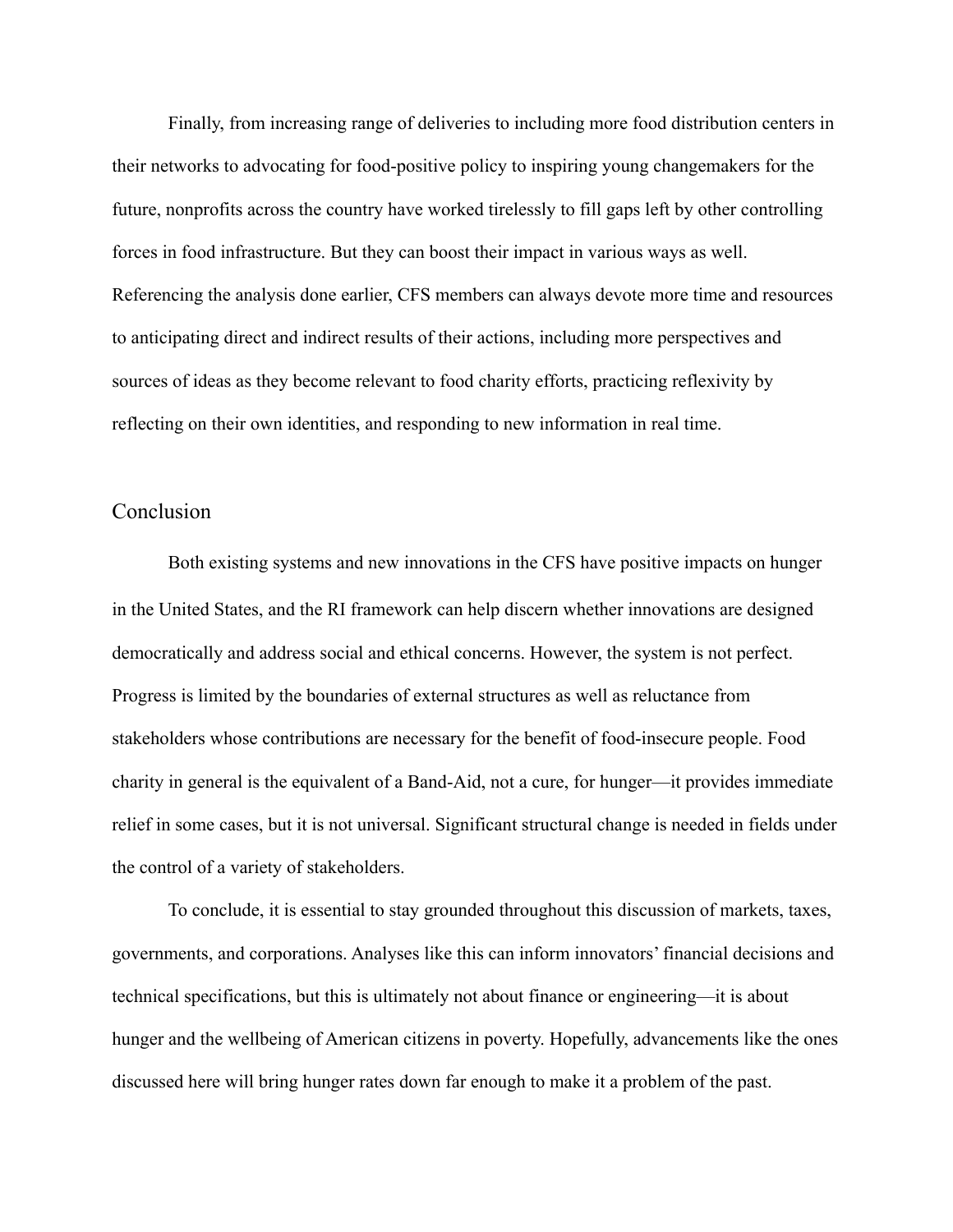# References

- Barrett, W. P. (Ed.). (2021, December 16). *America's Top 100 Charities*. America's Top 100 Charities 2021. Retrieved March 12, 2022, from <https://www.forbes.com/lists/top-charities/?sh=2c48a8ef5f50>
- Broad Leib, E. (2021, August 16). *How Food Donations Can Help Fight Hunger and Climate Change*. How Food Donations Can Help Fight Hunger and Climate Change | The Harvard Gazette. Retrieved March 11, 2022, from [https://news.harvard.edu/gazette/story/2021/08/how-food-donations-can-help-fight-hunge](https://news.harvard.edu/gazette/story/2021/08/how-food-donations-can-help-fight-hunger-and-climate-change/) [r-and-climate-change/](https://news.harvard.edu/gazette/story/2021/08/how-food-donations-can-help-fight-hunger-and-climate-change/)
- California Association of Food Banks. (2022). *SB 1383 Food Waste Regulations*. SB 1383 Overview. Retrieved March 13, 2022, from [https://www.cafoodbanks.org/wp-content/uploads/2021/02/SB1383\\_Overview.pdf](https://www.cafoodbanks.org/wp-content/uploads/2021/02/SB1383_Overview.pdf)
- California Senate. (2016). Bill Text -SB-1383 Short-lived climate pollutants: methane emissions: dairy and livestock: organic waste: landfills. Retrieved March 13, 2022, from [https://leginfo.legislature.ca.gov/faces/billTextClient.xhtml?bill\\_id=201520160SB1383](https://leginfo.legislature.ca.gov/faces/billTextClient.xhtml?bill_id=201520160SB1383)
- Dutko, P., Ver Ploeg, M., & Farrigan, T. (2012). Characteristics and Influential Factors of Food Deserts. *USDA Economic Research Service*, *140*. [https://www.ers.usda.gov/webdocs/publications/45014/30940\\_err140.pdf](https://www.ers.usda.gov/webdocs/publications/45014/30940_err140.pdf)
- Fang, D., Thomsen, M., & Nayga, R. (2021, March 29). *The association between food insecurity and mental health during the COVID-19 pandemic*. The association between food insecurity and mental health during the COVID-19 pandemic - BMC Public Health. Retrieved March 3, 2022, from <https://bmcpublichealth.biomedcentral.com/articles/10.1186/s12889-021-10631-0>
- The Farmlink Project. (2021). *We Are Helping Farmers Get Their Money Back*. FARMERS | The Farmlink Project. Retrieved March 12, 2022, from <https://www.farmlinkproject.org/farmers>
- Feeding America. (2021, March). *The Impact of the Coronavirus on Food Insecurity in 2020 & 2021*. Food Insecurity and Poverty in the US - Feeding America. Retrieved March 3, 2022, from [https://www.feedingamerica.org/sites/default/files/2021-03/National%20Projections%20](https://www.feedingamerica.org/sites/default/files/2021-03/National%20Projections%20Brief_3.9.2021_0.pdf) Brief 3.9.2021 0.pdf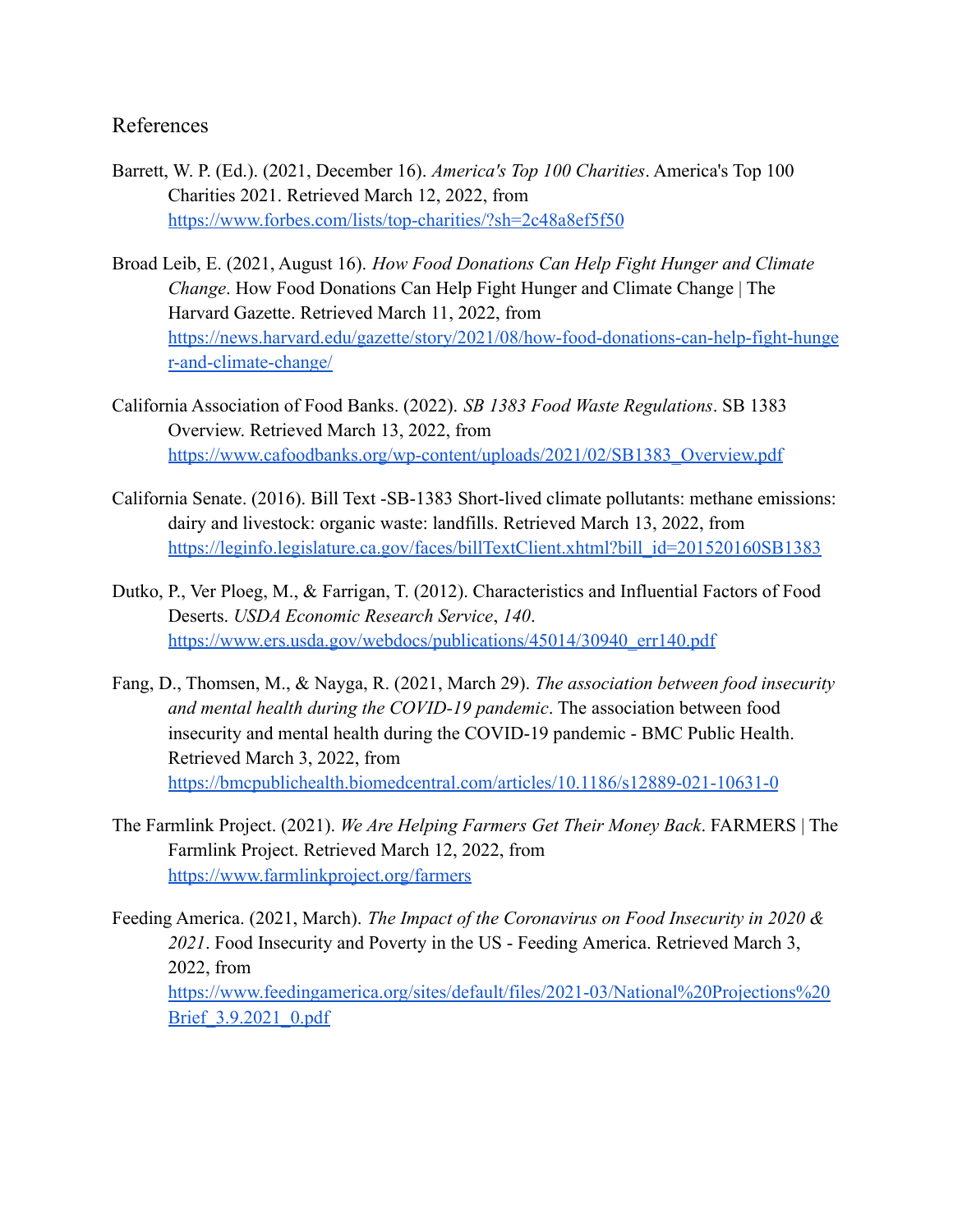- Feeding America. (2022). *How Feeding America turns \$1 into at least 10 Meals*. How Feeding America turns \$1 into at least 10 Meals | Feeding America. Retrieved March 11, 2022, from <https://www.feedingamerica.org/ways-to-give/faq/about-our-claims>
- Feeding America. (2022). *Leading the Movement to End Hunger*. Fighting Hunger | Feeding America. Retrieved March 11, 2022, from <https://www.feedingamerica.org/our-work/our-approach/leading-the-fight>
- Foley, M. (2021, January 2). *University of Chicago Diversity Statistics: An In-Depth Look*. University of Chicago Diversity Statistics: An In-Depth Look | CollegeVine. Retrieved March 11, 2022, from <https://blog.collegevine.com/university-of-chicago-diversity-statistics/>
- Food Bank News. (2020, January 8). *How Many Food Banks Are There?* How Many Food Banks Are There? - Food Bank News. Retrieved March 11, 2022, from <https://foodbanknews.org/how-many-food-banks-are-there/>
- Food Donation Connection. (2018). *United States Tax Benefits*. Tax Benefits | foodtodonate. Retrieved March 13, 2022, from <https://www.foodtodonate.com/tax-benefits>
- Food Recovery Network. (2021, April 13). *Celebrating a Year of Food Recovery with The Farmlink Project*. Celebrating a Year of Food Recovery with The Farmlink Project | Food Recovery Network. Retrieved March 12, 2022, from [https://www.foodrecoverynetwork.org/blog/2021/4/13/celebrating-a-year-of-food-recover](https://www.foodrecoverynetwork.org/blog/2021/4/13/celebrating-a-year-of-food-recovery-with-the-farmlink-project) [y-with-the-farmlink-project](https://www.foodrecoverynetwork.org/blog/2021/4/13/celebrating-a-year-of-food-recovery-with-the-farmlink-project)
- Ghosh-Dastidar, M., Hunter, G., Collins, R. L., Zenk, S. N., Cummins, S., Beckman, R., Nugroho, A. K., Sloan, J. C., Wagner, L. V., & Dubowitz, T. (2017). Does Opening a Supermarket in a Food Desert Change the Food Environment? *Science Direct*, *46*, 249–256. [https://www.sciencedirect.com/science/article/pii/S1353829216303446?casa\\_token=PM9](https://www.sciencedirect.com/science/article/pii/S1353829216303446?casa_token=PM9H67vwuyEAAAAA:sz6XtneF1E0TsuJ-3QpsOtHA1oHCtUs8ccm4WKW8Mh6H_W3diU8RD9qpsdZoWznb-wHF5MAmKA) [H67vwuyEAAAAA:sz6XtneF1E0TsuJ-3QpsOtHA1oHCtUs8ccm4WKW8Mh6H\\_W3di](https://www.sciencedirect.com/science/article/pii/S1353829216303446?casa_token=PM9H67vwuyEAAAAA:sz6XtneF1E0TsuJ-3QpsOtHA1oHCtUs8ccm4WKW8Mh6H_W3diU8RD9qpsdZoWznb-wHF5MAmKA) [U8RD9qpsdZoWznb-wHF5MAmKA](https://www.sciencedirect.com/science/article/pii/S1353829216303446?casa_token=PM9H67vwuyEAAAAA:sz6XtneF1E0TsuJ-3QpsOtHA1oHCtUs8ccm4WKW8Mh6H_W3diU8RD9qpsdZoWznb-wHF5MAmKA)
- GreatNonprofits. (2021). *Nonprofit Overview*. Feeding America Reviews and Ratings | Chicago, IL. Retrieved March 12, 2022, from <https://greatnonprofits.org/org/feeding-america>
- Isaacson, R., Dvonch, L., Stoker, A., Vachal, J., & Levin, J. (2021, March 1). A Dive into Agriculture Policy. Retrieved March 11, 2022, from <https://www.farmlinkproject.org/post/a-dive-into-agriculture-policy>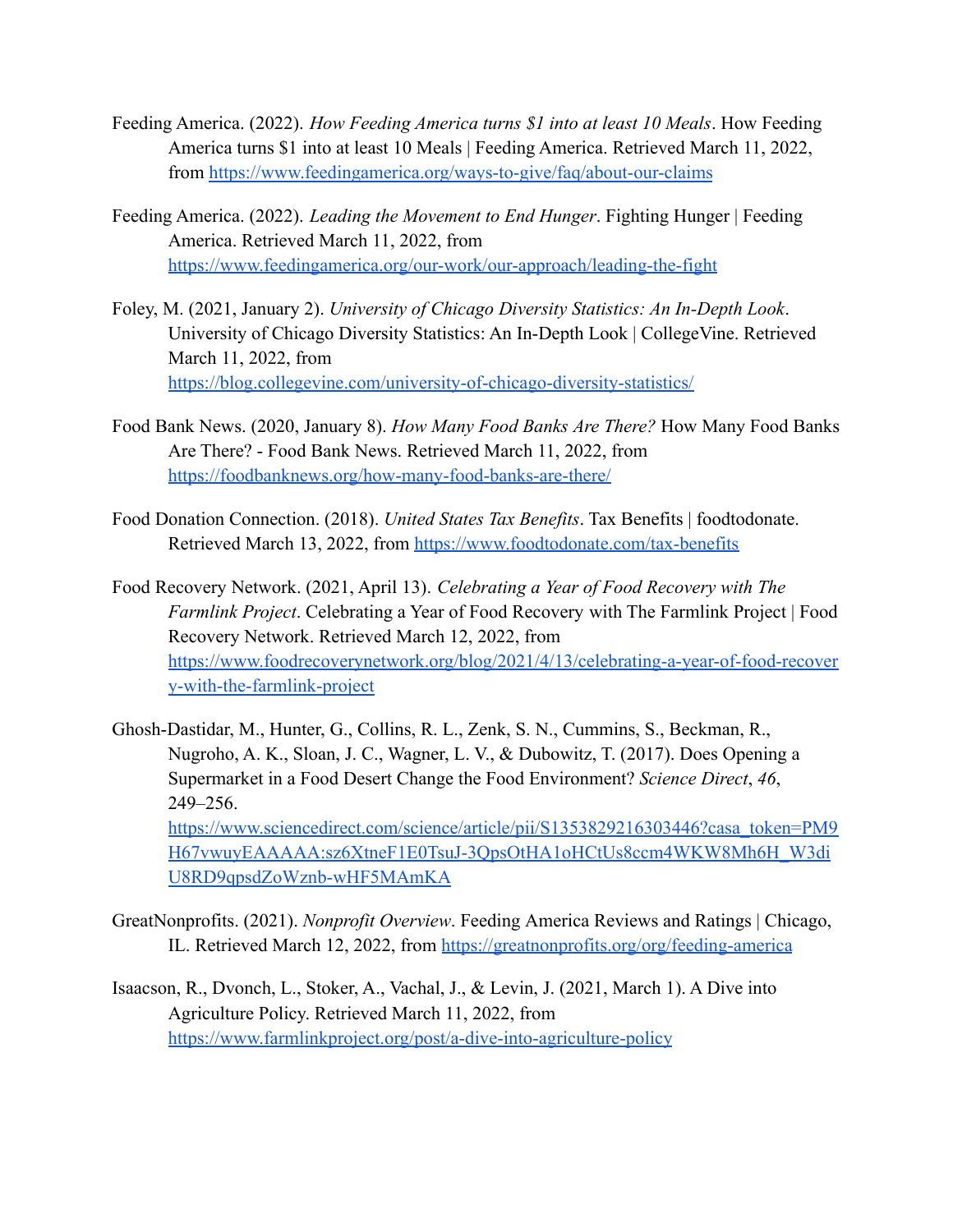- The Kroger Co. (2022). *Join Our Journey to Reduce Hunger and Waste*. Zero Hunger | Zero Waste - Kroger. Retrieved March 13, 2022, from <https://www.kroger.com/f/zero-hunger-zero-waste>
- MEANS Database. (2021). *Donating is Fast, Easy, and Safe*. MEANS Database A Nonprofit Food Rescue Platform. Retrieved March 13, 2022, from <https://meansdatabase.org/>
- Medium. (2019, October 4). Feeding America More Efficiently: Q&A with Canice Prendergast of the University of Chicago Booth School of Business. Retrieved March 11, 2022, from [https://medium.com/@gsb\\_silab/feeding-america-more-efficiently-q-a-with-canice-prend](https://medium.com/@gsb_silab/feeding-america-more-efficiently-q-a-with-canice-prendergast-of-the-university-of-chicago-booth-7a719fedbd52) [ergast-of-the-university-of-chicago-booth-7a719fedbd52](https://medium.com/@gsb_silab/feeding-america-more-efficiently-q-a-with-canice-prendergast-of-the-university-of-chicago-booth-7a719fedbd52)
- The New York Times. (2017). *University of Chicago*. Economic Diversity and Student Outcomes at University of Chicago | NYT. Retrieved March 11, 2022, from <https://www.nytimes.com/interactive/projects/college-mobility/university-of-chicago>
- Partridge, A., & LaJoie, J. (n.d.). Personal Communication. other.
- Perrow, C. (1991). A Society of Organizations. *Theory and Society*, *20*(6), 725–762. [https://collab.its.virginia.edu/access/content/group/dfe0c3f3-de73-4a07-917b-4b364facde](https://collab.its.virginia.edu/access/content/group/dfe0c3f3-de73-4a07-917b-4b364facde54/A%20Society%20of%20Organizations/A%20Society%20of%20Organizations_Perrow.pdf) [54/A%20Society%20of%20Organizations/A%20Society%20of%20Organizations\\_Perro](https://collab.its.virginia.edu/access/content/group/dfe0c3f3-de73-4a07-917b-4b364facde54/A%20Society%20of%20Organizations/A%20Society%20of%20Organizations_Perrow.pdf) [w.pdf](https://collab.its.virginia.edu/access/content/group/dfe0c3f3-de73-4a07-917b-4b364facde54/A%20Society%20of%20Organizations/A%20Society%20of%20Organizations_Perrow.pdf)
- Prendergast, C. (2017). How Food Banks Use Markets to Feed the Poor. *Journal of Economic Perspectives*, *31*(4), 145–162. <https://pubs.aeaweb.org/doi/pdfplus/10.1257/jep.31.4.145>
- Prendergast, C. (2020, February 12). *Market Forces Can Help Fill Food Banks*. Market Forces Can Help Fill Food Banks | Chicago Booth Review. Retrieved March 11, 2022, from <https://www.chicagobooth.edu/review/market-forces-can-help-fill-food-banks>
- Stilgoe, J., Owen, R., & Macnaghten, P. (2013). Developing a Framework for Responsible Innovation. *Science Direct*, *42*(9), 1568–1580. <https://www.sciencedirect.com/science/article/pii/S0048733313000930>
- United States Department of Agriculture. (2016). *Food Waste FAQs*. Food Waste FAQs | USDA. Retrieved March 3, 2022, from <https://www.usda.gov/foodwaste/faqs>
- The University of Chicago Booth School of Business. (2022). *Faculty and Insights*. Faculty and Insights | The University of Chicago Booth School of Business. Retrieved March 11, 2022, from <https://www.chicagobooth.edu/faculty>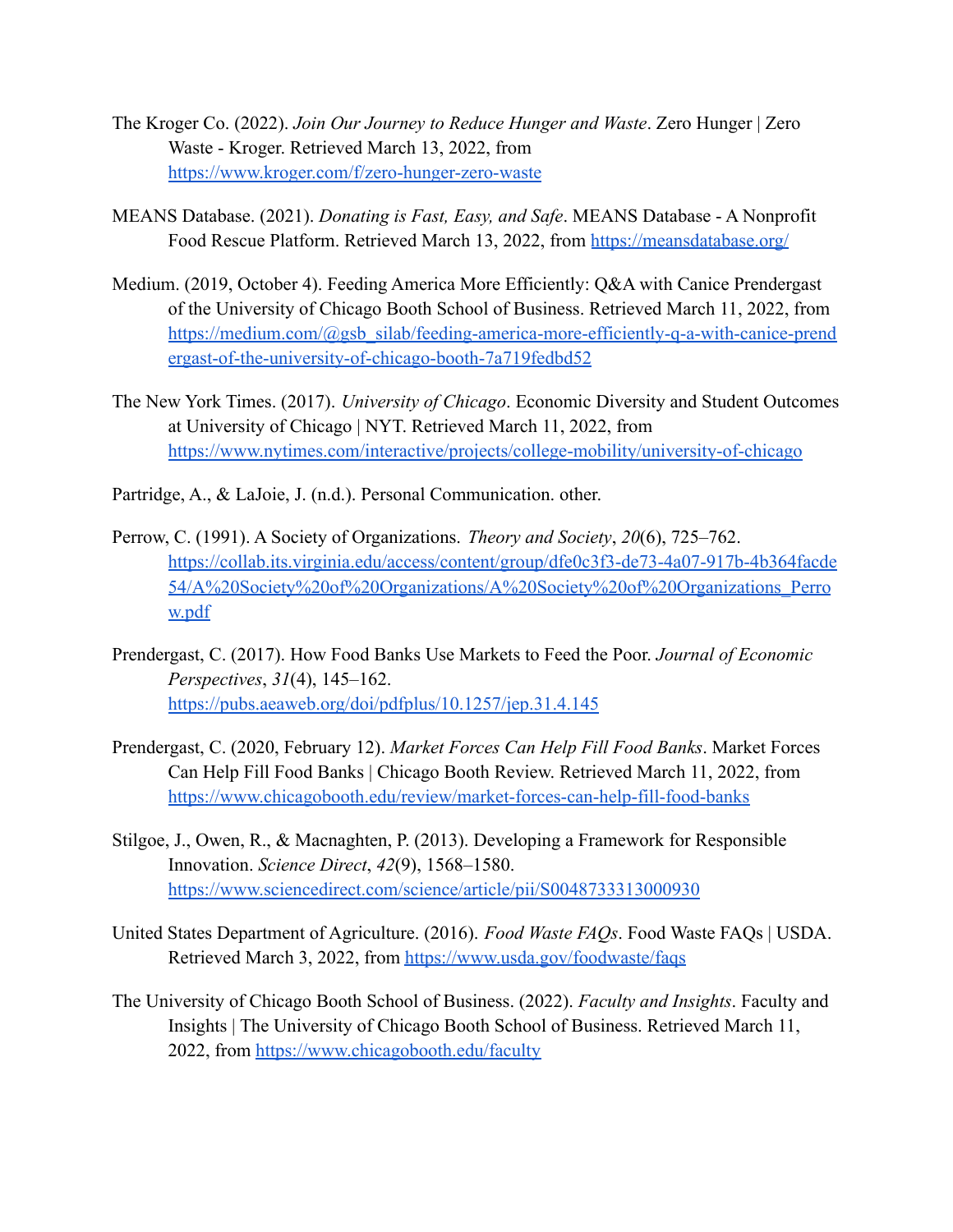Yepiz, L. (2021, November 3). *The Farmlink Project*. The Farmlink Project - Youtube. Retrieved March 3, 2022, from <https://www.youtube.com/watch?v=0I8zkq512PI&t=38s>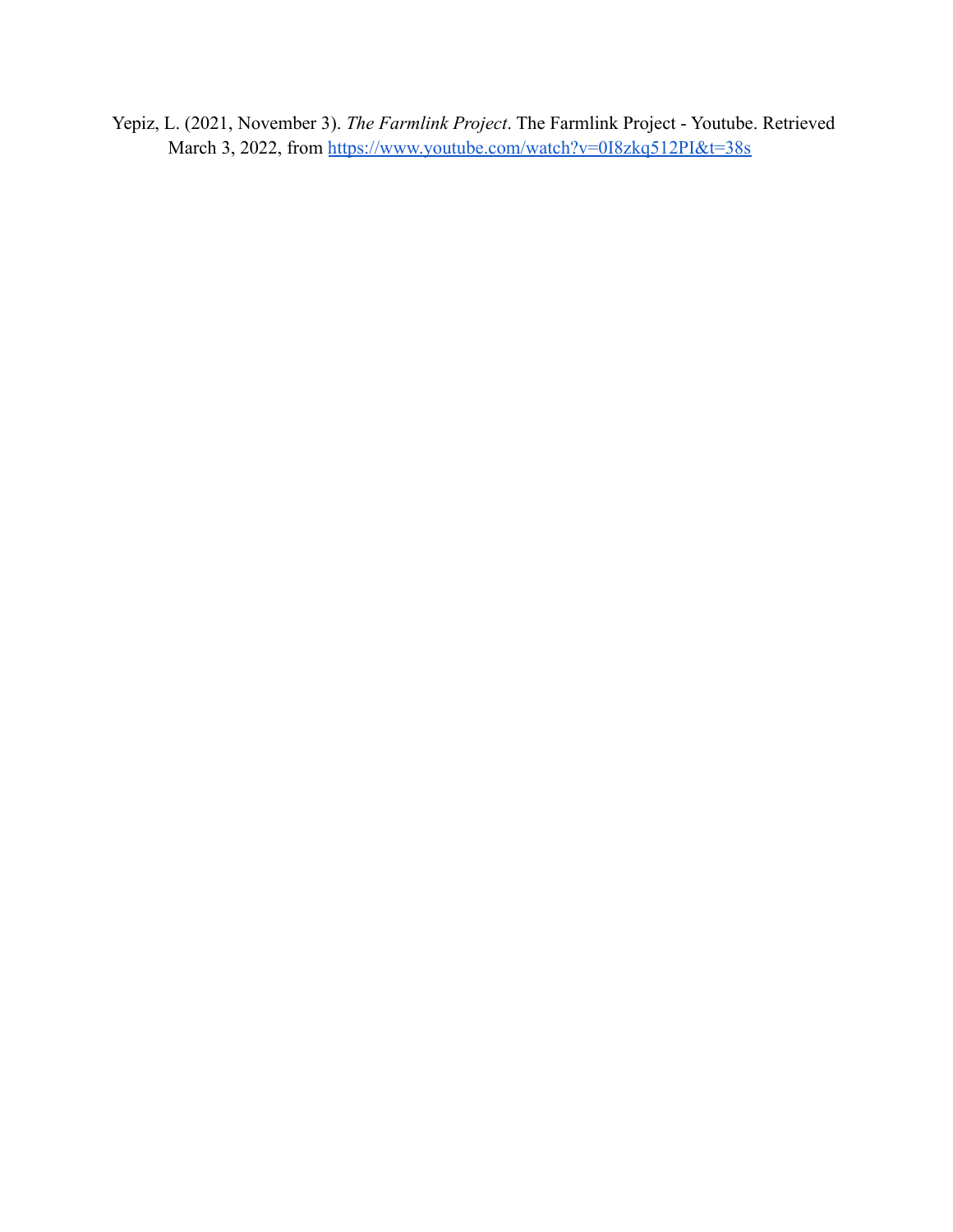# Appendix

# *Glossary*

Charitable food pipeline: The process by which food is sourced, moved, and distributed by actors in the charitable food space.

Charitable food space (CFS): The network of organizations that operate under the mission of reducing food insecurity and/or waste, as well as processes used to that end and the communities served by those organizations.

Client (of the CFS): People who receive food or other supplies from distributors in the CFS (usually people experiencing hunger or food insecurity).

Donor: An organization (which does not need to be a nonprofit) that supplies food to the charitable pipeline. Most often this term refers to farms, agricultural wholesalers, or processors.

Facilitator: A nonprofit organization that helps move food through the charitable pipeline by sourcing donors, scheduling deliveries, managing logistics, etc (examples: Feeding America, The Farmlink Project).

Food bank: A nonprofit organization that accepts food donations from facilitators and in turn disperses them among a network of smaller distribution centers (such as pantries). Food banks do not distribute food directly to clients.

Food desert: An area in the United States with limited access to affordable and nutritious food, particularly such an area composed of predominantly lower-income neighborhoods and communities.

Food insecurity: From Food Forward – "a lack of access to enough good, healthy, and culturally appropriate food."

Food pantry: A local organization (such as a nonprofit, school, church, etc) that accepts food from food banks and distributes it directly to clients.

Hunger: Similar to food insecurity, with the added stipulation that includes a directly reduced intake of food (i.e., a more serious instance of food insecurity).

Load: A truck filled with food on its way from a supplier to a recipient in the CFS.

Logistics provider: same as "Facilitator"